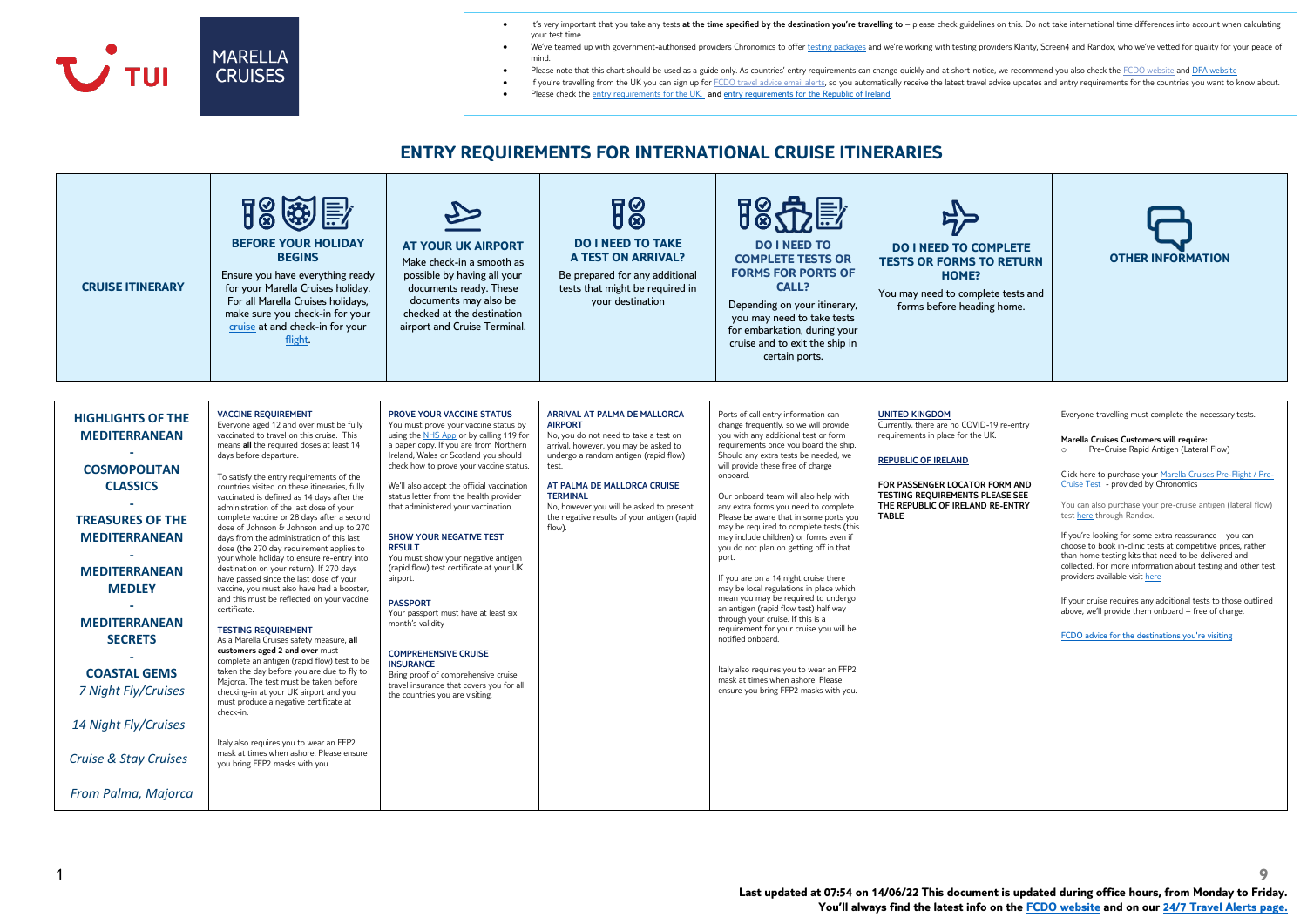

- It's very important that you take any tests **at the time specified by the destination you're travelling to** please check guidelines on this. Do not take international time differences into account when calculating your test time.
- We've teamed up with government-authorised providers Chronomics to offe[r testing packages](https://www.tui.co.uk/destinations/info/covid19-testing) and we're working with testing providers Klarity, Screen4 and Randox, who we've vetted for quality for your peace of mind.
- Please note that this chart should be used as a guide only. As countries' entry requirements can change quickly and at short notice, we recommend you also check th[e FCDO website](https://www.gov.uk/foreign-travel-advice) an[d DFA website](https://www.dfa.ie/)
	- If you're travelling from the UK you can sign up fo[r FCDO travel advice email alerts,](https://eur02.safelinks.protection.outlook.com/?url=https%3A%2F%2Fwww.gov.uk%2Fforeign-travel-advice&data=04%7C01%7CBen.Staff%40tui.co.uk%7Cebcfe79630f04b3a1e4308d8ea073f82%7Ce3e1f65bb973440db61cbc895fc98e28%7C0%7C0%7C637516664139086337%7CUnknown%7CTWFpbGZsb3d8eyJWIjoiMC4wLjAwMDAiLCJQIjoiV2luMzIiLCJBTiI6Ik1haWwiLCJXVCI6Mn0%3D%7C1000&sdata=C0oMsoSNsKs7mZqXeqV4zERR%2FlvTC%2B6MFIqGvVXnj8g%3D&reserved=0) so you automatically receive the latest travel advice updates and entry requirements for the countries you want to know about.
	- Please check th[e entry requirements for the UK.](https://www.tui.co.uk/destinations/info/cruise-entry-requirements) and [entry requirements for the Republic of Ireland](https://www.tuiholidays.ie/f/destinations/info/entry-requirements)

| <b>CRUISE ITINERARY</b>                                                                                                                                                                                                                                                                                    | 18 的 下<br><b>BEFORE YOUR HOLIDAY</b><br><b>BEGINS</b><br>Ensure you have everything ready<br>for your Marella Cruises holiday.<br>For all Marella Cruises holidays,<br>make sure you check-in for your<br>cruise at and check-in for your<br>flight.                                                                                                                                                                                                                                                                                                                                                                                                                                                                                                                                                                                                                                                                                                                                                                                                                                                               | <b>AT YOUR UK AIRPORT</b><br>Make check-in a smooth as<br>possible by having all your<br>documents ready. These<br>documents may also be<br>checked at the destination<br>airport and Cruise Terminal.                                                                                                                                                                                                                                                                                                                                                                                                                                                                                                                                                                                      | $\overline{\rm H}{}^{\bigotimes\!}$<br><b>DO I NEED TO TAKE</b><br><b>A TEST ON ARRIVAL?</b><br>Be prepared for any additional<br>tests that might be required in<br>your destination                                                                                                                                                                                                                                                                                                                                                                                                                                                                                                                                           | 隐免屋<br><b>DO I NEED TO</b><br><b>COMPLETE TESTS OR</b><br><b>FORMS FOR PORTS OF</b><br>CALL?<br>Depending on your itinerary,<br>you may need to take tests<br>for embarkation, during your<br>cruise and to exit the ship in<br>certain ports.                                                                                                                                                                                                                                                                                                                                                                                                     | <b>DO I NEED TO COMPLETE</b><br><b>TESTS OR FORMS TO RETURN</b><br>HOME?<br>You may need to complete tests and<br>forms before heading home.                                                                                                                          | <b>OTHER INFORMATION</b>                                                                                                                                                                                                                                                                                                                                                                                                                                                                                                                                                                                                                                                                                                                                                                                                       |
|------------------------------------------------------------------------------------------------------------------------------------------------------------------------------------------------------------------------------------------------------------------------------------------------------------|--------------------------------------------------------------------------------------------------------------------------------------------------------------------------------------------------------------------------------------------------------------------------------------------------------------------------------------------------------------------------------------------------------------------------------------------------------------------------------------------------------------------------------------------------------------------------------------------------------------------------------------------------------------------------------------------------------------------------------------------------------------------------------------------------------------------------------------------------------------------------------------------------------------------------------------------------------------------------------------------------------------------------------------------------------------------------------------------------------------------|---------------------------------------------------------------------------------------------------------------------------------------------------------------------------------------------------------------------------------------------------------------------------------------------------------------------------------------------------------------------------------------------------------------------------------------------------------------------------------------------------------------------------------------------------------------------------------------------------------------------------------------------------------------------------------------------------------------------------------------------------------------------------------------------|---------------------------------------------------------------------------------------------------------------------------------------------------------------------------------------------------------------------------------------------------------------------------------------------------------------------------------------------------------------------------------------------------------------------------------------------------------------------------------------------------------------------------------------------------------------------------------------------------------------------------------------------------------------------------------------------------------------------------------|----------------------------------------------------------------------------------------------------------------------------------------------------------------------------------------------------------------------------------------------------------------------------------------------------------------------------------------------------------------------------------------------------------------------------------------------------------------------------------------------------------------------------------------------------------------------------------------------------------------------------------------------------|-----------------------------------------------------------------------------------------------------------------------------------------------------------------------------------------------------------------------------------------------------------------------|--------------------------------------------------------------------------------------------------------------------------------------------------------------------------------------------------------------------------------------------------------------------------------------------------------------------------------------------------------------------------------------------------------------------------------------------------------------------------------------------------------------------------------------------------------------------------------------------------------------------------------------------------------------------------------------------------------------------------------------------------------------------------------------------------------------------------------|
| <b>HIGHLIGHTS OF THE</b><br><b>MEDITERRANEAN</b><br><b>COSMOPOLITAN</b><br><b>CLASSICS</b><br><b>TREASURES OF THE</b><br><b>MEDITERRANEAN</b><br><b>MEDITERRANEAN</b><br><b>MEDLEY</b><br><b>MEDITERRANEAN</b><br><b>SECRETS</b><br><b>COASTAL GEMS</b><br><b>Stay &amp; Cruise</b><br>From Palma, Majorca | <b>VACCINE REQUIREMENT</b><br>Everyone aged 12 and over must be fully<br>vaccinated to travel on this cruise. This<br>means all the required doses at least 14<br>days before departure.<br>To satisfy the entry requirements of the<br>countries visited on these itineraries, fully<br>vaccinated is defined as 14 days after the<br>administration of the last dose of your<br>complete vaccine or 28 days after a second<br>dose of Johnson & Johnson and up to 270<br>days from the administration of this last<br>dose (the 270 day requirement applies to<br>your whole holiday to ensure re-entry into<br>destination on your return). If 270 days<br>have passed since the last dose of your<br>vaccine, you must also have had a booster,<br>and this must be reflected on your vaccine<br>certificate.<br><b>PRE-CRUISE ANTIGEN TEST</b><br>You don't need to complete your pre-<br>cruise antigen test until the day before you<br>board the ship. Please take this with you.<br>Italy also requires you to wear an FFP2<br>mask at times when ashore. Please ensure<br>you bring FFP2 masks with you. | <b>PROVE YOUR VACCINE STATUS</b><br>You must prove your vaccine status by<br>using the NHS App or by calling 119 for<br>a paper copy. If you are from Northern<br>Ireland, Wales or Scotland you should<br>check how to prove your vaccine status.<br>We'll also accept the official vaccination<br>status letter from the health provider<br>that administered your vaccination.<br><b>SHOW YOUR NEGATIVE TEST</b><br><b>RESULT</b><br>You must show your negative antigen<br>(rapid flow) test certificate at your UK<br>airport.<br><b>PASSPORT</b><br>Your passport must have at least six<br>month's validity<br><b>COMPREHENSIVE CRUISE</b><br><b>INSURANCE</b><br>Bring proof of comprehensive cruise<br>travel insurance that covers you for all<br>the countries you are visiting. | ARRIVAL AT PALMA DE MALLORCA<br><b>AIRPORT</b><br>No, you do not need to take a test on<br>arrival, however, you may be asked to<br>undergo a random antigen (rapid flow)<br>test.<br>AT PALMA DE MALLORCA CRUISE<br><b>TERMINAL</b><br>As a Marella Cruises safety measure, all<br>customers aged 2 and over must complete<br>a pre-purchased antigen (rapid flow)<br>test to be taken the day before you are<br>due to board your cruise. The test must be<br>taken before your arrival at the port, and<br>you must produce a negative certificate at<br>Palma de Mallorca Cruise terminal for<br>inspection. Customers must pre-purchase<br>the necessary tests for to satisfy Marella<br>Cruises embarkation requirements. | Ports of call entry information can<br>change frequently, so we will provide<br>you with any additional test or form<br>requirements once you board the ship.<br>Should any extra tests be needed, we<br>will provide these free of charge<br>onboard.<br>Our onboard team will also help with<br>any extra forms you need to complete.<br>Please be aware that in some ports you<br>may be required to complete tests (this<br>may include children) or forms even if<br>you do not plan on getting off in that<br>port.<br>Italy also requires you to wear an FFP2<br>mask at times when ashore. Please<br>ensure you bring FFP2 masks with you. | <b>UNITED KINGDOM</b><br>Currently, there are no COVID-19 re-entry<br>requirements in place for the UK.<br><b>REPUBLIC OF IRELAND</b><br>FOR PASSENGER LOCATOR FORM AND<br><b>TESTING REOUIREMENTS PLEASE SEE</b><br>THE REPUBLIC OF IRELAND RE-ENTRY<br><b>TABLE</b> | Everyone travelling must complete the necessary tests.<br>Marella Cruises Customers will require:<br>Pre-Cruise Rapid Antigen (Lateral Flow)<br>$\circ$<br>Click here to purchase your Marella Cruises Pre-Flight / Pre-<br>Cruise Test - provided by Chronomics<br>You can also purchase your pre-cruise antigen (lateral flow)<br>test here through Randox.<br>If you're looking for some extra reassurance - you can<br>choose to book in-clinic tests at competitive prices, rather<br>than home testing kits that need to be delivered and<br>collected. For more information about testing and other test<br>providers available visit here<br>If your cruise requires any additional tests to those outlined<br>above, we'll provide them onboard - free of charge.<br>FCDO advice for the destinations you're visiting |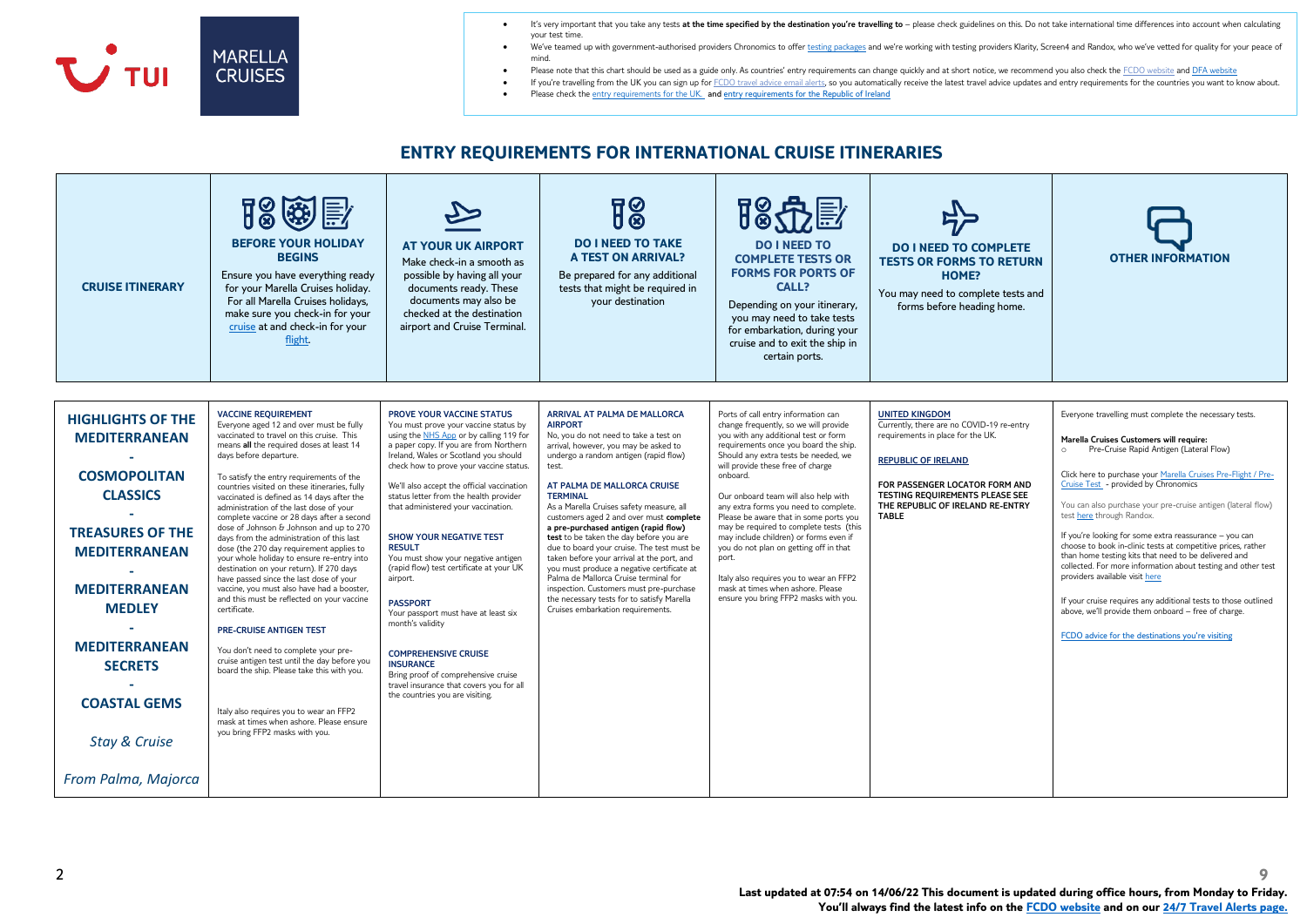

- It's very important that you take any tests **at the time specified by the destination you're travelling to** please check guidelines on this. Do not take international time differences into account when calculating your test time.
- We've teamed up with government-authorised providers Chronomics to offe[r testing packages](https://www.tui.co.uk/destinations/info/covid19-testing) and we're working with testing providers Klarity, Screen4 and Randox, who we've vetted for quality for your peace of mind.
- Please note that this chart should be used as a guide only. As countries' entry requirements can change quickly and at short notice, we recommend you also check th[e FCDO website](https://www.gov.uk/foreign-travel-advice) an[d DFA website](https://www.dfa.ie/)
	- If you're travelling from the UK you can sign up fo[r FCDO travel advice email alerts,](https://eur02.safelinks.protection.outlook.com/?url=https%3A%2F%2Fwww.gov.uk%2Fforeign-travel-advice&data=04%7C01%7CBen.Staff%40tui.co.uk%7Cebcfe79630f04b3a1e4308d8ea073f82%7Ce3e1f65bb973440db61cbc895fc98e28%7C0%7C0%7C637516664139086337%7CUnknown%7CTWFpbGZsb3d8eyJWIjoiMC4wLjAwMDAiLCJQIjoiV2luMzIiLCJBTiI6Ik1haWwiLCJXVCI6Mn0%3D%7C1000&sdata=C0oMsoSNsKs7mZqXeqV4zERR%2FlvTC%2B6MFIqGvVXnj8g%3D&reserved=0) so you automatically receive the latest travel advice updates and entry requirements for the countries you want to know about.
	- Please check th[e entry requirements for the UK.](https://www.tui.co.uk/destinations/info/cruise-entry-requirements) and [entry requirements for the Republic of Ireland](https://www.tuiholidays.ie/f/destinations/info/entry-requirements)

| <b>VACCINE REQUIREMENT</b><br><b>PROVE YOUR VACCINE STATUS</b><br><b>ARRIVAL AT PALMA DE MALLORCA</b><br>Ports of call entry information can<br><b>UNITED KINGDOM</b><br>Everyone travelling must complete the necessary tests.<br>Currently, there are no COVID-19 re-entry<br>Everyone aged 12 and over must be fully<br>You must prove your vaccine status by<br><b>AIRPORT</b><br>change frequently, so we will provide<br>vaccinated to travel on this cruise. This<br>using the NHS App or by calling 119 for<br>you with any additional test or form<br>requirements in place for the UK.<br>No, you do not need to take a test on<br>Marella Cruises Customers will require:<br>a paper copy. If you are from Northern<br>means all the required doses at least 14<br>arrival, however, you may be asked to<br>requirements once you board the ship.<br>Pre-Cruise Rapid Antigen (Lateral Flow)<br>$\circ$<br>days before departure.<br>Ireland, Wales or Scotland you should<br>Should any extra tests be needed, we<br>undergo a random antigen (rapid flow)<br><b>REPUBLIC OF IRELAND</b><br>check how to prove your vaccine status.<br>will provide these free of charge<br>test.<br><b>DISCOVER IBERIA</b><br>Click here to purchase your Marella Cruises Pre-Flight / Pre-<br>onboard.<br>To satisfy the entry requirements of the<br>FOR PASSENGER LOCATOR FORM AND<br>Cruise Test - provided by Chronomics<br>AT PALMA DE MALLORCA CRUISE<br>We'll also accept the official vaccination<br>countries visited on these itineraries, fully<br>TESTING REQUIREMENTS PLEASE SEE<br>status letter from the health provider<br><b>TERMINAL</b><br>Our onboard team will also help with<br>vaccinated is defined as 14 days after the<br>You can also purchase your pre-cruise antigen (lateral flow)<br>THE REPUBLIC OF IRELAND RE-ENTRY<br><b>MAGIC OF SPAIN</b><br>that administered your vaccination.<br>No, however you will be asked to present<br>any extra forms you need to complete.<br>administration of the last dose of your<br>test here through Randox.<br><b>TABLE</b><br>the negative results of your antigen (rapid<br>Please be aware that in some ports you<br>complete vaccine or 28 days after a second<br>flow).<br>may be required to complete tests (this<br>dose of Johnson & Johnson and up to 270<br>If you're looking for some extra reassurance - you can<br><b>SHOW YOUR NEGATIVE TEST</b><br>may include children) or forms even if<br>days from the administration of this last<br>7 Night Fly/Cruises<br>choose to book in-clinic tests at competitive prices, rather<br><b>RESULT</b><br>you do not plan on getting off in that<br>dose (the 270 day requirement applies to<br>than home testing kits that need to be delivered and<br>You must show your negative antigen<br>port.<br>your whole holiday to ensure re-entry into<br>collected. For more information about testing and other test<br>(rapid flow) test certificate at your UK<br>destination on your return). If 270 days<br>providers available visit here<br>have passed since the last dose of your<br>airport.<br>14 Night Fly/Cruises<br>If you are on a 14 night cruise there<br>vaccine, you must also have had a booster,<br>may be local regulations in place which<br>and this must be reflected on your vaccine<br>If your cruise requires any additional tests to those outlined<br><b>PASSPORT</b><br>mean you may be required to undergo<br>certificate.<br>above, we'll provide them onboard - free of charge.<br>Your passport must have at least six<br>an antigen (rapid flow test) half way<br>Cruise & Stay<br>month's validity<br>through your cruise. If this is a<br><b>TESTING REOUIREMENT</b><br>requirement for your cruise you will be<br>FCDO advice for the destinations you're visiting<br><b>Cruises</b><br>As a Marella Cruises safety measure, all<br>notified onboard.<br>customers aged 2 and over must<br><b>COMPREHENSIVE CRUISE</b><br>complete an antigen (rapid flow) test to be<br><b>INSURANCE</b><br>taken the day before you are due to fly to<br>Bring proof of comprehensive cruise<br>From Palma, Majorca<br>Majorca. The test must be taken before<br>travel insurance that covers you for all<br>checking-in at your UK airport and you<br>the countries you are visiting.<br>must produce a negative certificate at<br>check-in. |  |
|------------------------------------------------------------------------------------------------------------------------------------------------------------------------------------------------------------------------------------------------------------------------------------------------------------------------------------------------------------------------------------------------------------------------------------------------------------------------------------------------------------------------------------------------------------------------------------------------------------------------------------------------------------------------------------------------------------------------------------------------------------------------------------------------------------------------------------------------------------------------------------------------------------------------------------------------------------------------------------------------------------------------------------------------------------------------------------------------------------------------------------------------------------------------------------------------------------------------------------------------------------------------------------------------------------------------------------------------------------------------------------------------------------------------------------------------------------------------------------------------------------------------------------------------------------------------------------------------------------------------------------------------------------------------------------------------------------------------------------------------------------------------------------------------------------------------------------------------------------------------------------------------------------------------------------------------------------------------------------------------------------------------------------------------------------------------------------------------------------------------------------------------------------------------------------------------------------------------------------------------------------------------------------------------------------------------------------------------------------------------------------------------------------------------------------------------------------------------------------------------------------------------------------------------------------------------------------------------------------------------------------------------------------------------------------------------------------------------------------------------------------------------------------------------------------------------------------------------------------------------------------------------------------------------------------------------------------------------------------------------------------------------------------------------------------------------------------------------------------------------------------------------------------------------------------------------------------------------------------------------------------------------------------------------------------------------------------------------------------------------------------------------------------------------------------------------------------------------------------------------------------------------------------------------------------------------------------------------------------------------------------------------------------------------------------------------------------------------------------------------------------------------------------------------------------------------------------------------------------------------------------------------------------------------------------------------------------------------------------------------------------------------------------------------------------------------------------------------------------------------------------------------------------------------------------------------------------------------------------------------------------------------------------------------------------------------------------------------------------------------------------------------|--|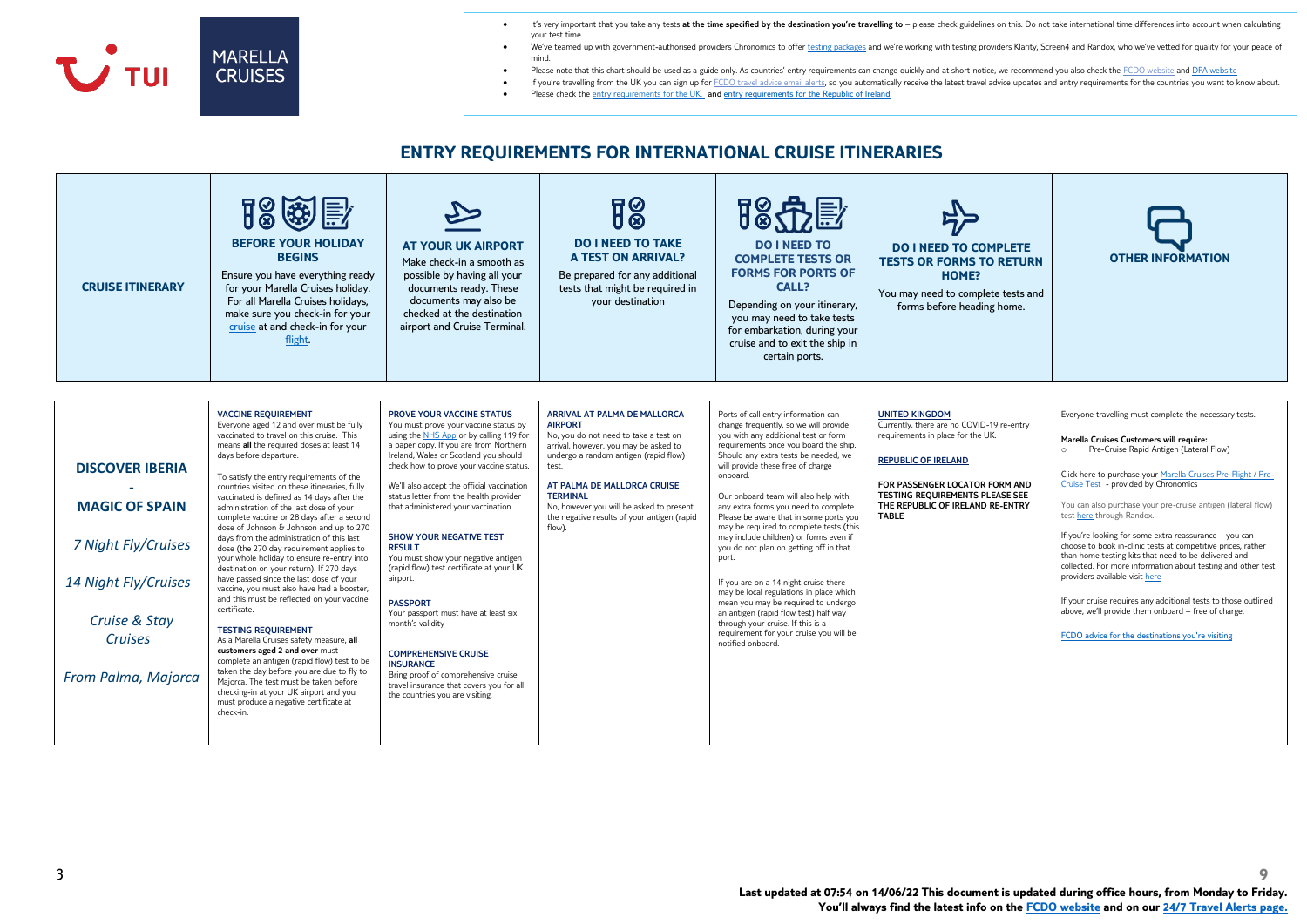

- It's very important that you take any tests **at the time specified by the destination you're travelling to** please check guidelines on this. Do not take international time differences into account when calculating your test time.
- We've teamed up with government-authorised providers Chronomics to offe[r testing packages](https://www.tui.co.uk/destinations/info/covid19-testing) and we're working with testing providers Klarity, Screen4 and Randox, who we've vetted for quality for your peace of mind.
- Please note that this chart should be used as a guide only. As countries' entry requirements can change quickly and at short notice, we recommend you also check th[e FCDO website](https://www.gov.uk/foreign-travel-advice) an[d DFA website](https://www.dfa.ie/)
	- If you're travelling from the UK you can sign up fo[r FCDO travel advice email alerts,](https://eur02.safelinks.protection.outlook.com/?url=https%3A%2F%2Fwww.gov.uk%2Fforeign-travel-advice&data=04%7C01%7CBen.Staff%40tui.co.uk%7Cebcfe79630f04b3a1e4308d8ea073f82%7Ce3e1f65bb973440db61cbc895fc98e28%7C0%7C0%7C637516664139086337%7CUnknown%7CTWFpbGZsb3d8eyJWIjoiMC4wLjAwMDAiLCJQIjoiV2luMzIiLCJBTiI6Ik1haWwiLCJXVCI6Mn0%3D%7C1000&sdata=C0oMsoSNsKs7mZqXeqV4zERR%2FlvTC%2B6MFIqGvVXnj8g%3D&reserved=0) so you automatically receive the latest travel advice updates and entry requirements for the countries you want to know about.
	- Please check th[e entry requirements for the UK.](https://www.tui.co.uk/destinations/info/cruise-entry-requirements) and [entry requirements for the Republic of Ireland](https://www.tuiholidays.ie/f/destinations/info/entry-requirements)

| <b>CRUISE ITINERARY</b>                                                                            | 18 晚 野<br><b>BEFORE YOUR HOLIDAY</b><br><b>BEGINS</b><br>Ensure you have everything ready<br>for your Marella Cruises holiday.<br>For all Marella Cruises holidays,<br>make sure you check-in for your<br>cruise at and check-in for your<br>flight.                                                                                                                                                                                                                                                                                                                                                                                                                                                                                                                                                                                                                                                                                                                                     | <b>AT YOUR UK AIRPORT</b><br>Make check-in a smooth as<br>possible by having all your<br>documents ready. These<br>documents may also be<br>checked at the destination<br>airport and Cruise Terminal.                                                                                                                                                                                                                                                                                                                                                                                                                                                                                                                                                                                                                                                                                                    | 18<br><b>DO I NEED TO TAKE</b><br><b>A TEST ON ARRIVAL?</b><br>Be prepared for any additional<br>tests that might be required in<br>your destination                                                                                                                                                                                                                                                                                                                                                                                                                                                                                                                                                                            | <b>DO I NEED TO</b><br><b>COMPLETE TESTS OR</b><br><b>FORMS FOR PORTS OF</b><br>CALL?<br>Depending on your itinerary,<br>you may need to take tests<br>for embarkation, during your<br>cruise and to exit the ship in<br>certain ports.                                                                                                                                                                                                                                                                                   | <b>DO I NEED TO COMPLETE</b><br><b>TESTS OR FORMS TO RETURN</b><br>HOME?<br>You may need to complete tests and<br>forms before heading home.                                                                                                                   | <b>OTHER INFORMATION</b>                                                                                                                                                                                                                                                                                                                                                                                                                                                                                                                                                                                                                                                                                                                                                                                                       |
|----------------------------------------------------------------------------------------------------|------------------------------------------------------------------------------------------------------------------------------------------------------------------------------------------------------------------------------------------------------------------------------------------------------------------------------------------------------------------------------------------------------------------------------------------------------------------------------------------------------------------------------------------------------------------------------------------------------------------------------------------------------------------------------------------------------------------------------------------------------------------------------------------------------------------------------------------------------------------------------------------------------------------------------------------------------------------------------------------|-----------------------------------------------------------------------------------------------------------------------------------------------------------------------------------------------------------------------------------------------------------------------------------------------------------------------------------------------------------------------------------------------------------------------------------------------------------------------------------------------------------------------------------------------------------------------------------------------------------------------------------------------------------------------------------------------------------------------------------------------------------------------------------------------------------------------------------------------------------------------------------------------------------|---------------------------------------------------------------------------------------------------------------------------------------------------------------------------------------------------------------------------------------------------------------------------------------------------------------------------------------------------------------------------------------------------------------------------------------------------------------------------------------------------------------------------------------------------------------------------------------------------------------------------------------------------------------------------------------------------------------------------------|---------------------------------------------------------------------------------------------------------------------------------------------------------------------------------------------------------------------------------------------------------------------------------------------------------------------------------------------------------------------------------------------------------------------------------------------------------------------------------------------------------------------------|----------------------------------------------------------------------------------------------------------------------------------------------------------------------------------------------------------------------------------------------------------------|--------------------------------------------------------------------------------------------------------------------------------------------------------------------------------------------------------------------------------------------------------------------------------------------------------------------------------------------------------------------------------------------------------------------------------------------------------------------------------------------------------------------------------------------------------------------------------------------------------------------------------------------------------------------------------------------------------------------------------------------------------------------------------------------------------------------------------|
| <b>DISCOVER IBERIA</b><br><b>MAGIC OF SPAIN</b><br><b>Stay &amp; Cruise</b><br>From Palma, Majorca | <b>VACCINE REOUIREMENT</b><br>Everyone aged 12 and over must be fully<br>vaccinated to travel on this cruise. This<br>means all the required doses at least 14<br>days before departure.<br>To satisfy the entry requirements of the<br>countries visited on these itineraries, fully<br>vaccinated is defined as 14 days after the<br>administration of the last dose of your<br>complete vaccine or 28 days after a second<br>dose of Johnson & Johnson and up to 270<br>days from the administration of this last<br>dose (the 270 day requirement applies to<br>your whole holiday to ensure re-entry into<br>destination on your return) If 270 days<br>have passed since the last dose of your<br>vaccine, you must also have had a booster,<br>and this must be reflected on your vaccine<br>certificate.<br><b>PRE-CRUISE ANTIGEN TEST</b><br>You don't need to complete your pre-<br>cruise antigen test until the day before you<br>board the ship. Please take this with you. | <b>PROVE YOUR VACCINE STATUS</b><br>You must prove your vaccine status by<br>using the NHS App or by calling 119 for<br>a paper copy. If you are from Northern<br>Ireland, Wales or Scotland you should<br>check how to prove your vaccine status.<br>We'll also accept the official vaccination<br>status letter from the health provider<br>that administered your vaccination.<br><b>SHOW YOUR NEGATIVE TEST</b><br><b>RESULT</b><br>You must show your negative antigen<br>(rapid flow) test certificate at your UK<br>airport.<br><b>PASSPORT</b><br>Your passport must have at least six<br>month's validity<br><b>PASSENGER LOCATOR FORM</b><br>Have a copy of your Spanish Travel<br>Health form to show at the airport.<br><b>COMPREHENSIVE CRUISE</b><br><b>INSURANCE</b><br>Bring proof of comprehensive cruise<br>travel insurance that covers you for all<br>the countries you are visiting. | ARRIVAL AT PALMA DE MALLORCA<br><b>AIRPORT</b><br>No, you do not need to take a test on<br>arrival, however, you may be asked to<br>undergo a random antigen (rapid flow)<br>test.<br>AT PALMA DE MALLORCA CRUISE<br><b>TERMINAL</b><br>As a Marella Cruises safety measure, all<br>customers aged 2 and over must complete<br>a pre-purchased antigen (rapid flow)<br>test to be taken the day before you are<br>due to board your cruise. The test must be<br>taken before your arrival at the port, and<br>you must produce a negative certificate at<br>Palma de Mallorca Cruise terminal for<br>inspection. Customers must pre-purchase<br>the necessary tests for to satisfy Marella<br>Cruises embarkation requirements. | Ports of call entry information can<br>change frequently, so we will provide<br>you with any additional test or form<br>requirements once you board the ship.<br>Should any extra tests be needed, we<br>will provide these free of charge<br>onboard.<br>Our onboard team will also help with<br>any extra forms you need to complete.<br>Please be aware that in some ports you<br>may be required to complete tests (this<br>may include children) or forms even if<br>you do not plan on getting off in that<br>port. | <b>UNITED KINGDOM</b><br>Currently, there are no COVID-19 re-entry<br>requirements in place for the UK.<br><b>REPUBLIC OF IRELAND</b><br>FOR PASSENGER LOCATOR FORM AND<br>TESTING REQUIREMENTS PLEASE SEE<br>THE REPUBLIC OF IRELAND RE-ENTRY<br><b>TABLE</b> | Everyone travelling must complete the necessary tests.<br>Marella Cruises Customers will require:<br>Pre-Cruise Rapid Antigen (Lateral Flow)<br>$\circ$<br>Click here to purchase your Marella Cruises Pre-Flight / Pre-<br>Cruise Test - provided by Chronomics<br>You can also purchase your pre-cruise antigen (lateral flow)<br>test here through Randox.<br>If you're looking for some extra reassurance - you can<br>choose to book in-clinic tests at competitive prices, rather<br>than home testing kits that need to be delivered and<br>collected. For more information about testing and other test<br>providers available visit here<br>If your cruise requires any additional tests to those outlined<br>above, we'll provide them onboard - free of charge.<br>FCDO advice for the destinations you're visiting |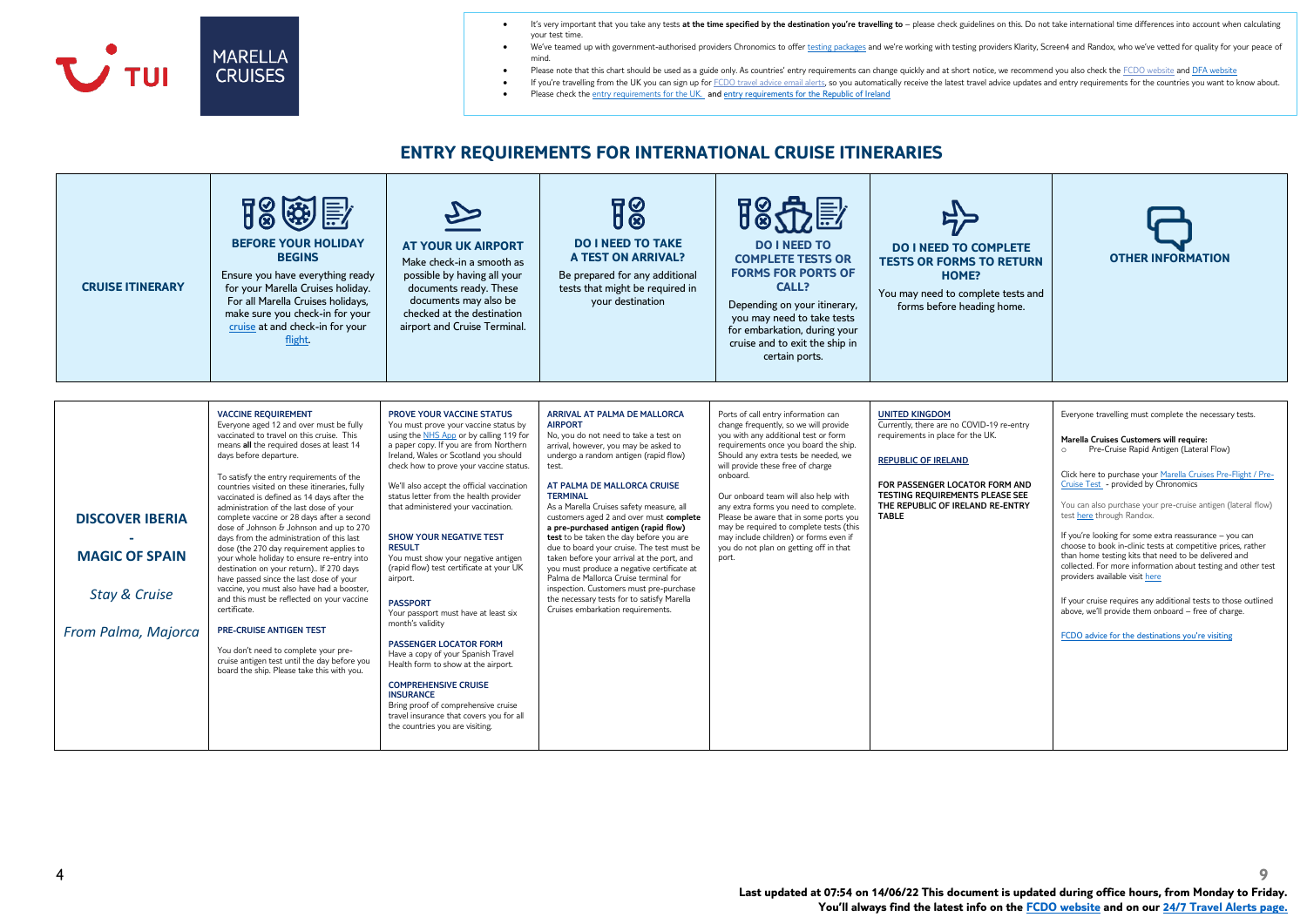

- It's very important that you take any tests **at the time specified by the destination you're travelling to** please check guidelines on this. Do not take international time differences into account when calculating your test time.
- We've teamed up with government-authorised providers Chronomics to offe[r testing packages](https://www.tui.co.uk/destinations/info/covid19-testing) and we're working with testing providers Klarity, Screen4 and Randox, who we've vetted for quality for your peace of mind.
- Please note that this chart should be used as a guide only. As countries' entry requirements can change quickly and at short notice, we recommend you also check th[e FCDO website](https://www.gov.uk/foreign-travel-advice) an[d DFA website](https://www.dfa.ie/)
	- If you're travelling from the UK you can sign up fo[r FCDO travel advice email alerts,](https://eur02.safelinks.protection.outlook.com/?url=https%3A%2F%2Fwww.gov.uk%2Fforeign-travel-advice&data=04%7C01%7CBen.Staff%40tui.co.uk%7Cebcfe79630f04b3a1e4308d8ea073f82%7Ce3e1f65bb973440db61cbc895fc98e28%7C0%7C0%7C637516664139086337%7CUnknown%7CTWFpbGZsb3d8eyJWIjoiMC4wLjAwMDAiLCJQIjoiV2luMzIiLCJBTiI6Ik1haWwiLCJXVCI6Mn0%3D%7C1000&sdata=C0oMsoSNsKs7mZqXeqV4zERR%2FlvTC%2B6MFIqGvVXnj8g%3D&reserved=0) so you automatically receive the latest travel advice updates and entry requirements for the countries you want to know about.
	- Please check th[e entry requirements for the UK.](https://www.tui.co.uk/destinations/info/cruise-entry-requirements) and [entry requirements for the Republic of Ireland](https://www.tuiholidays.ie/f/destinations/info/entry-requirements)

| <b>CRUISE ITINERARY</b>                                                                                                                                      | 18 晚 下<br><b>BEFORE YOUR HOLIDAY</b><br><b>BEGINS</b><br>Ensure you have everything ready<br>for your Marella Cruises holiday.<br>For all Marella Cruises holidays,<br>make sure you check-in for your<br>cruise at and check-in for your<br>flight.                                                                                                                                                                                                                                                                                                                                                                                                                                                                                                                                                                                                                                                                                                                                                                                                                                                                                                                | <b>AT YOUR UK AIRPORT</b><br>Make check-in a smooth as<br>possible by having all your<br>documents ready. These<br>documents may also be<br>checked at the destination<br>airport and Cruise Terminal.                                                                                                                                                                                                                                                                                                                                                                                                                                                                                                                                                                                      | 18<br><b>DO I NEED TO TAKE</b><br><b>A TEST ON ARRIVAL?</b><br>Be prepared for any additional<br>tests that might be required in<br>your destination                                                                                                                                                           | <b>DO I NEED TO</b><br><b>COMPLETE TESTS OR</b><br><b>FORMS FOR PORTS OF</b><br>CALL?<br>Depending on your itinerary,<br>you may need to take tests<br>for embarkation, during your<br>cruise and to exit the ship in<br>certain ports.                                                                                                                                                                                                                                                                                                                                                                                                                                                                                                                                                            | <b>DO I NEED TO COMPLETE</b><br><b>TESTS OR FORMS TO RETURN</b><br>HOME?<br>You may need to complete tests and<br>forms before heading home.                                                                                                                   | <b>OTHER INFORMATION</b>                                                                                                                                                                                                                                                                                                                                                                                                                                                                                                                                                                                                                                                  |
|--------------------------------------------------------------------------------------------------------------------------------------------------------------|---------------------------------------------------------------------------------------------------------------------------------------------------------------------------------------------------------------------------------------------------------------------------------------------------------------------------------------------------------------------------------------------------------------------------------------------------------------------------------------------------------------------------------------------------------------------------------------------------------------------------------------------------------------------------------------------------------------------------------------------------------------------------------------------------------------------------------------------------------------------------------------------------------------------------------------------------------------------------------------------------------------------------------------------------------------------------------------------------------------------------------------------------------------------|---------------------------------------------------------------------------------------------------------------------------------------------------------------------------------------------------------------------------------------------------------------------------------------------------------------------------------------------------------------------------------------------------------------------------------------------------------------------------------------------------------------------------------------------------------------------------------------------------------------------------------------------------------------------------------------------------------------------------------------------------------------------------------------------|----------------------------------------------------------------------------------------------------------------------------------------------------------------------------------------------------------------------------------------------------------------------------------------------------------------|----------------------------------------------------------------------------------------------------------------------------------------------------------------------------------------------------------------------------------------------------------------------------------------------------------------------------------------------------------------------------------------------------------------------------------------------------------------------------------------------------------------------------------------------------------------------------------------------------------------------------------------------------------------------------------------------------------------------------------------------------------------------------------------------------|----------------------------------------------------------------------------------------------------------------------------------------------------------------------------------------------------------------------------------------------------------------|---------------------------------------------------------------------------------------------------------------------------------------------------------------------------------------------------------------------------------------------------------------------------------------------------------------------------------------------------------------------------------------------------------------------------------------------------------------------------------------------------------------------------------------------------------------------------------------------------------------------------------------------------------------------------|
| <b>AEGEAN SHORES</b><br><b>ICONIC ISLANDS</b><br>7 Night Fly/Cruises<br>14 Night Fly/Cruises<br>Cruise & Stay<br><b>Cruises</b><br>From Corfu Town,<br>Corfu | <b>VACCINE REQUIREMENT</b><br>Everyone aged 12 and over must be fully<br>vaccinated to travel on this cruise. This<br>means all the required doses at least 14<br>days before departure.<br>To satisfy the entry requirements of the<br>countries visited on these itineraries, fully<br>vaccinated is defined as 14 days after the<br>administration of the last dose of your<br>complete vaccine or 28 days after a second<br>dose of Johnson & Johnson and up to 270<br>days from the administration of this last<br>dose (the 270 day requirement applies to<br>your whole holiday to ensure re-entry into<br>destination on your return). If 270 days<br>have passed since the last dose of your<br>vaccine, you must also have had a booster,<br>and this must be reflected on your vaccine<br>certificate.<br><b>TESTING REOUIREMENT</b><br>As a Marella Cruises safety measure, all<br>customers aged 2 and over must<br>complete an antigen (rapid flow) test to be<br>taken the day before you are due to fly to<br>Corfu. The test must be taken before<br>checking-in at your UK airport and you<br>must produce a negative certificate at<br>check-in. | <b>PROVE YOUR VACCINE STATUS</b><br>You must prove your vaccine status by<br>using the NHS App or by calling 119 for<br>a paper copy. If you are from Northern<br>Ireland, Wales or Scotland you should<br>check how to prove your vaccine status.<br>We'll also accept the official vaccination<br>status letter from the health provider<br>that administered your vaccination.<br><b>SHOW YOUR NEGATIVE TEST</b><br><b>RESULT</b><br>You must show your negative antigen<br>(rapid flow) test certificate at your UK<br>airport.<br><b>PASSPORT</b><br>Your passport must have at least six<br>month's validity<br><b>COMPREHENSIVE CRUISE</b><br><b>INSURANCE</b><br>Bring proof of comprehensive cruise<br>travel insurance that covers you for all<br>the countries you are visiting. | <b>ARRIVAL AT CORFU AIRPORT</b><br>No, you do not need to take a test on<br>arrival, however, you may be asked to<br>undergo a random antigen (rapid flow)<br>test.<br>AT CORFU CRUISE TERMINAL<br>Yes, you will be asked to undergo an<br>antigen (rapid flow) test, this will be<br>provided free of charge. | Ports of call entry information can<br>change frequently, so we will provide<br>you with any additional test or form<br>requirements once you board the ship.<br>Should any extra tests be needed, we<br>will provide these free of charge<br>onboard.<br>Our onboard team will also help with<br>any extra forms you need to complete.<br>Please be aware that in some ports you<br>may be required to complete tests (this<br>may include children) or forms even if<br>you do not plan on getting off in that<br>port.<br>If you are on a 14 night cruise there<br>may be local regulations in place which<br>mean you may be required to undergo<br>an antigen (rapid flow test) half way<br>through your cruise. If this is a<br>requirement for your cruise you will be<br>notified onboard. | <b>UNITED KINGDOM</b><br>Currently, there are no COVID-19 re-entry<br>requirements in place for the UK.<br><b>REPUBLIC OF IRELAND</b><br>FOR PASSENGER LOCATOR FORM AND<br>TESTING REQUIREMENTS PLEASE SEE<br>THE REPUBLIC OF IRELAND RE-ENTRY<br><b>TABLE</b> | Everyone travelling must complete the necessary tests.<br>Marella Cruises Customers will require:<br>Pre-Cruise Rapid Antigen (Lateral Flow)<br>$\circ$<br>Click here to purchase your Marella Cruises Pre-Flight / Pre-<br>Cruise Test - provided by Chronomics<br>You can also purchase your pre-cruise antigen (lateral flow)<br>test here through Randox.<br>For more information about testing including PCR tests and<br>in-clinic tests and other test providers available visit here<br>If your cruise requires any additional tests to those outlined<br>above, we'll provide them onboard - free of charge.<br>FCDO advice for the destinations you're visiting |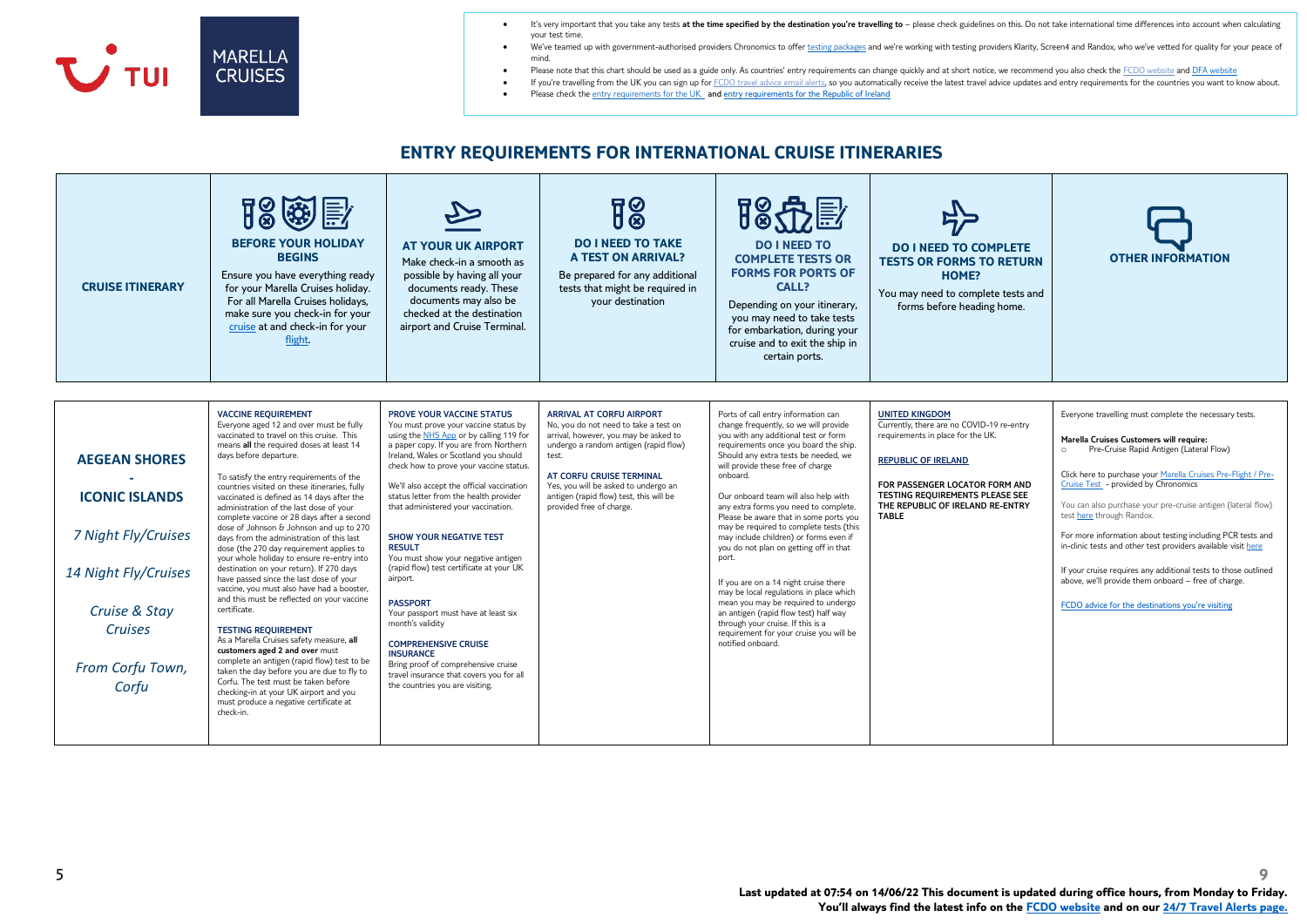

- It's very important that you take any tests **at the time specified by the destination you're travelling to** please check guidelines on this. Do not take international time differences into account when calculating your test time.
- We've teamed up with government-authorised providers Chronomics to offe[r testing packages](https://www.tui.co.uk/destinations/info/covid19-testing) and we're working with testing providers Klarity, Screen4 and Randox, who we've vetted for quality for your peace of mind.
- Please note that this chart should be used as a guide only. As countries' entry requirements can change quickly and at short notice, we recommend you also check th[e FCDO website](https://www.gov.uk/foreign-travel-advice) an[d DFA website](https://www.dfa.ie/)
	- If you're travelling from the UK you can sign up fo[r FCDO travel advice email alerts,](https://eur02.safelinks.protection.outlook.com/?url=https%3A%2F%2Fwww.gov.uk%2Fforeign-travel-advice&data=04%7C01%7CBen.Staff%40tui.co.uk%7Cebcfe79630f04b3a1e4308d8ea073f82%7Ce3e1f65bb973440db61cbc895fc98e28%7C0%7C0%7C637516664139086337%7CUnknown%7CTWFpbGZsb3d8eyJWIjoiMC4wLjAwMDAiLCJQIjoiV2luMzIiLCJBTiI6Ik1haWwiLCJXVCI6Mn0%3D%7C1000&sdata=C0oMsoSNsKs7mZqXeqV4zERR%2FlvTC%2B6MFIqGvVXnj8g%3D&reserved=0) so you automatically receive the latest travel advice updates and entry requirements for the countries you want to know about.
	- Please check th[e entry requirements for the UK.](https://www.tui.co.uk/destinations/info/cruise-entry-requirements) and [entry requirements for the Republic of Ireland](https://www.tuiholidays.ie/f/destinations/info/entry-requirements)

| <b>CRUISE ITINERARY</b>                                                                                | 18 的 下<br><b>BEFORE YOUR HOLIDAY</b><br><b>BEGINS</b><br>Ensure you have everything ready<br>for your Marella Cruises holiday.<br>For all Marella Cruises holidays,<br>make sure you check-in for your<br>cruise at and check-in for your<br>flight.                                                                                                                                                                                                                                                                                                                                                                                                                                                                                                                                                                                                                                                                                                                                      | <b>AT YOUR UK AIRPORT</b><br>Make check-in a smooth as<br>possible by having all your<br>documents ready. These<br>documents may also be<br>checked at the destination<br>airport and Cruise Terminal.                                                                                                                                                                                                                                                                                                                                                                                                                                                                                                                                                                               | $\overline{18}$<br><b>DO I NEED TO TAKE</b><br><b>A TEST ON ARRIVAL?</b><br>Be prepared for any additional<br>tests that might be required in<br>your destination                                                                                                                                                                                                                                                                                                                                                                                                                                                                                                                                                                                                                                                                        | 18分层<br><b>DO I NEED TO</b><br><b>COMPLETE TESTS OR</b><br><b>FORMS FOR PORTS OF</b><br><b>CALL?</b><br>Depending on your itinerary,<br>you may need to take tests<br>for embarkation, during your<br>cruise and to exit the ship in<br>certain ports.                                                                                                                                                                                                                                                                    | <b>DO I NEED TO COMPLETE</b><br><b>TESTS OR FORMS TO RETURN</b><br>HOME?<br>You may need to complete tests and<br>forms before heading home.                                                                                                                   | <b>OTHER INFORMATION</b>                                                                                                                                                                                                                                                                                                                                                                                                                                                                                                                                                                                                                                                  |
|--------------------------------------------------------------------------------------------------------|-------------------------------------------------------------------------------------------------------------------------------------------------------------------------------------------------------------------------------------------------------------------------------------------------------------------------------------------------------------------------------------------------------------------------------------------------------------------------------------------------------------------------------------------------------------------------------------------------------------------------------------------------------------------------------------------------------------------------------------------------------------------------------------------------------------------------------------------------------------------------------------------------------------------------------------------------------------------------------------------|--------------------------------------------------------------------------------------------------------------------------------------------------------------------------------------------------------------------------------------------------------------------------------------------------------------------------------------------------------------------------------------------------------------------------------------------------------------------------------------------------------------------------------------------------------------------------------------------------------------------------------------------------------------------------------------------------------------------------------------------------------------------------------------|------------------------------------------------------------------------------------------------------------------------------------------------------------------------------------------------------------------------------------------------------------------------------------------------------------------------------------------------------------------------------------------------------------------------------------------------------------------------------------------------------------------------------------------------------------------------------------------------------------------------------------------------------------------------------------------------------------------------------------------------------------------------------------------------------------------------------------------|---------------------------------------------------------------------------------------------------------------------------------------------------------------------------------------------------------------------------------------------------------------------------------------------------------------------------------------------------------------------------------------------------------------------------------------------------------------------------------------------------------------------------|----------------------------------------------------------------------------------------------------------------------------------------------------------------------------------------------------------------------------------------------------------------|---------------------------------------------------------------------------------------------------------------------------------------------------------------------------------------------------------------------------------------------------------------------------------------------------------------------------------------------------------------------------------------------------------------------------------------------------------------------------------------------------------------------------------------------------------------------------------------------------------------------------------------------------------------------------|
| <b>AEGEAN SHORES</b><br><b>ICONIC ISLANDS</b><br><b>Stay &amp; Cruise</b><br>From Corfu Town,<br>Corfu | <b>VACCINE REOUIREMENT</b><br>Evervone aged 12 and over must be fully<br>vaccinated to travel on this cruise. This<br>means all the required doses at least 14<br>days before departure.<br>To satisfy the entry requirements of the<br>countries visited on these itineraries, fully<br>vaccinated is defined as 14 days after the<br>administration of the last dose of your<br>complete vaccine or 28 days after a second<br>dose of Johnson & Johnson and up to 270<br>days from the administration of this last<br>dose (the 270 day requirement applies to<br>your whole holiday to ensure re-entry into<br>destination on your return). If 270 days<br>have passed since the last dose of your<br>vaccine, you must also have had a booster,<br>and this must be reflected on your vaccine<br>certificate.<br><b>PRE-CRUISE ANTIGEN TEST</b><br>You don't need to complete your pre-<br>cruise antigen test until the day before you<br>board the ship. Please take this with you. | PROVE YOUR VACCINE STATUS<br>You must prove your vaccine status by<br>using the NHS App or by calling 119 for<br>a paper copy. If you are from Northern<br>Ireland, Wales or Scotland you should<br>check how to prove your vaccine status.<br>We'll also accept the official vaccination<br>status letter from the health provider<br>that administered your vaccination.<br><b>SHOW YOUR NEGATIVE TEST</b><br><b>RESULT</b><br>You must show your negative antigen<br>(rapid flow) test certificate at your UK<br>airport.<br><b>PASSPORT</b><br>Your passport must have at least six<br>month's validity<br><b>COMPREHENSIVE CRUISE</b><br><b>INSURANCE</b><br>Bring proof of comprehensive cruise<br>travel insurance that covers you for all<br>the countries you are visiting. | <b>ARRIVAL AT CORFU AIRPORT</b><br>No, you do not need to take a test on<br>arrival, however, you may be asked to<br>undergo a random antigen (rapid flow)<br>test.<br>AT CORFU CRUISE TERMINAL<br>You will be asked to undergo a random<br>antigen (rapid flow) test on arrival at the<br>port. This will be provided free of charge<br>As well as the above as a Marella Cruises<br>safety measure, all customers aged 2 and<br>over must complete a pre-purchased<br>antigen (rapid flow) test to be taken the<br>day before you are due to board your<br>cruise. The test must be taken before you<br>arrive at the port, and you must produce a<br>negative certificate at Corfu Cruise terminal<br>for inspection. Customers must pre-<br>purchase the necessary tests for to satisfy<br>Marella Cruises embarkation requirements. | Ports of call entry information can<br>change frequently, so we will provide<br>you with any additional test or form<br>requirements once you board the ship.<br>Should any extra tests be needed, we<br>will provide these free of charge<br>onboard.<br>Our onboard team will also help with<br>any extra forms you need to complete.<br>Please be aware that in some ports you<br>may be required to complete tests (this<br>may include children) or forms even if<br>you do not plan on getting off in that<br>port. | <b>UNITED KINGDOM</b><br>Currently, there are no COVID-19 re-entry<br>requirements in place for the UK.<br><b>REPUBLIC OF IRELAND</b><br>FOR PASSENGER LOCATOR FORM AND<br>TESTING REQUIREMENTS PLEASE SEE<br>THE REPUBLIC OF IRELAND RE-ENTRY<br><b>TABLE</b> | Everyone travelling must complete the necessary tests.<br>Marella Cruises Customers will require:<br>Pre-Cruise Rapid Antigen (Lateral Flow)<br>$\circ$<br>Click here to purchase your Marella Cruises Pre-Flight / Pre-<br>Cruise Test - provided by Chronomics<br>You can also purchase your pre-cruise antigen (lateral flow)<br>test here through Randox.<br>For more information about testing including PCR tests and<br>in-clinic tests and other test providers available visit here<br>If your cruise requires any additional tests to those outlined<br>above, we'll provide them onboard - free of charge.<br>FCDO advice for the destinations you're visiting |
| <b>IDYLLIC ITALIA</b><br>7 Night Fly/Cruises<br>14 Night Fly/Cruises                                   | <b>VACCINE REOUIREMENT</b><br>Everyone aged 12 and over must be fully<br>vaccinated to travel on this cruise. This<br>means all the required doses at least 14<br>days before departure.<br>To satisfy the entry requirements of the<br>countries visited on these itineraries, fully<br>vaccinated is defined as 14 days after the<br>administration of the last dose of your<br>complete vaccine or 28 days after a second<br>dose of Johnson & Johnson and up to 270<br>days from the administration of this last                                                                                                                                                                                                                                                                                                                                                                                                                                                                      | <b>PROVE YOUR VACCINE STATUS</b><br>You must prove your vaccine status by<br>using the NHS App or by calling 119 for<br>a paper copy. If you are from Northern<br>Ireland, Wales or Scotland you should<br>check how to prove your vaccine status.<br>We'll also accept the official vaccination<br>status letter from the health provider<br>that administered your vaccination.                                                                                                                                                                                                                                                                                                                                                                                                    | <b>ARRIVAL AT CORFU AIRPORT</b><br>No, you do not need to take a test on<br>arrival, however, you may be asked to<br>undergo a random antigen (rapid flow)<br>test.<br>AT CORFU CRUISE TERMINAL<br>Yes, you will be asked to undergo an<br>antigen (rapid flow) test, this will be<br>provided free of charge.                                                                                                                                                                                                                                                                                                                                                                                                                                                                                                                           | Ports of call entry information can<br>change frequently, so we will provide<br>you with any additional test or form<br>requirements once you board the ship.<br>Should any extra tests be needed, we<br>will provide these free of charge<br>onboard.<br>Our onboard team will also help with<br>any extra forms you need to complete.<br>Please be aware that in some ports you<br>may be required to complete tests (this<br>may include children) or forms even if                                                    | <b>UNITED KINGDOM</b><br>Currently, there are no COVID-19 re-entry<br>requirements in place for the UK.<br><b>REPUBLIC OF IRELAND</b><br>FOR PASSENGER LOCATOR FORM AND<br>TESTING REOUIREMENTS PLEASE SEE<br>THE REPUBLIC OF IRELAND RE-ENTRY<br><b>TABLE</b> | Everyone travelling must complete the necessary tests.<br>Marella Cruises Customers will require:<br>Pre-Cruise Rapid Antigen (Lateral Flow)<br>$\circ$<br>Click here to purchase your Marella Cruises Pre-Flight / Pre-<br>Cruise Test - provided by Chronomics<br>You can also purchase your pre-cruise antigen (lateral flow)<br>test here through Randox.                                                                                                                                                                                                                                                                                                             |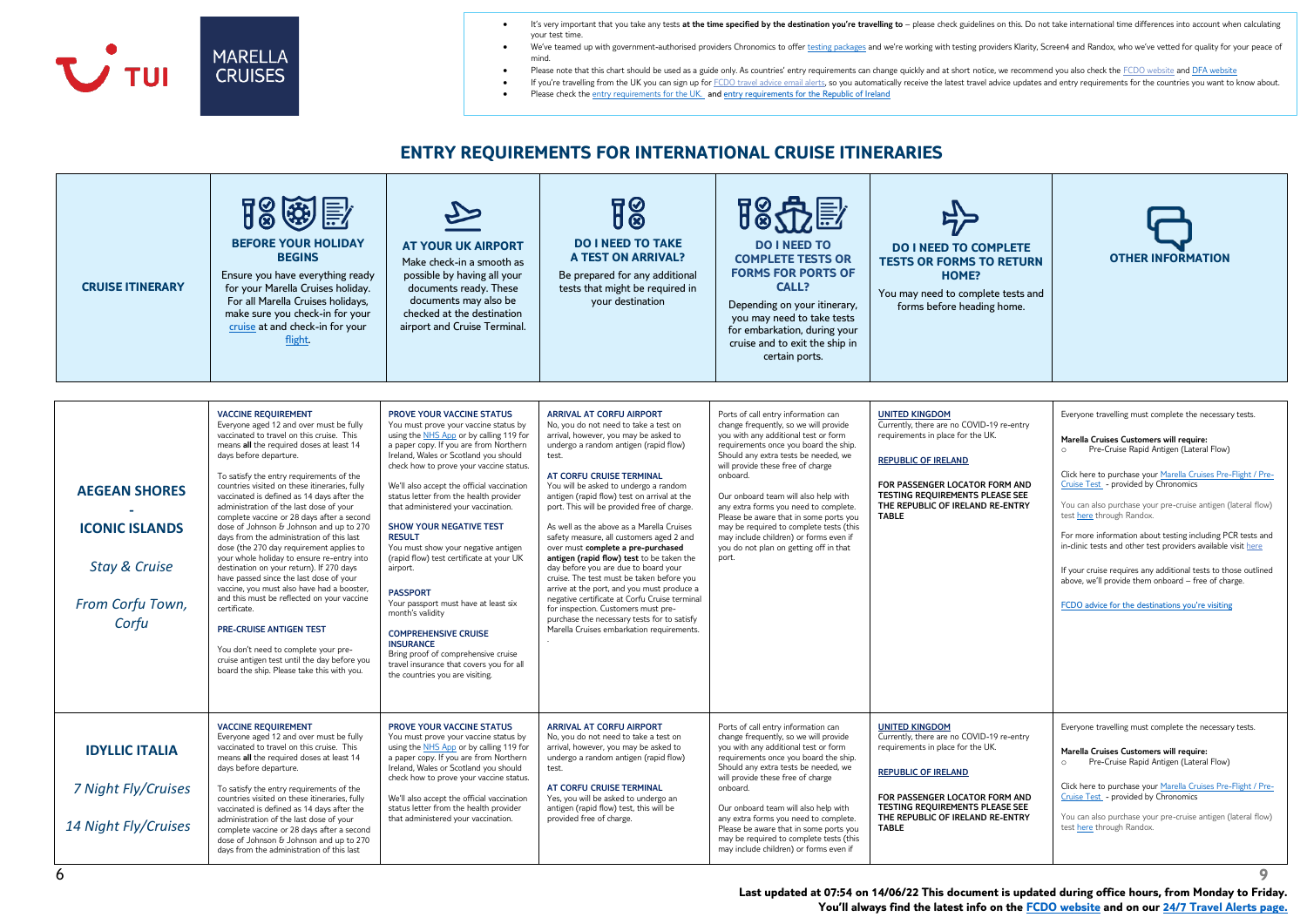

- It's very important that you take any tests **at the time specified by the destination you're travelling to** please check guidelines on this. Do not take international time differences into account when calculating your test time.
- We've teamed up with government-authorised providers Chronomics to offe[r testing packages](https://www.tui.co.uk/destinations/info/covid19-testing) and we're working with testing providers Klarity, Screen4 and Randox, who we've vetted for quality for your peace of mind.
- Please note that this chart should be used as a guide only. As countries' entry requirements can change quickly and at short notice, we recommend you also check th[e FCDO website](https://www.gov.uk/foreign-travel-advice) an[d DFA website](https://www.dfa.ie/)
	- If you're travelling from the UK you can sign up fo[r FCDO travel advice email alerts,](https://eur02.safelinks.protection.outlook.com/?url=https%3A%2F%2Fwww.gov.uk%2Fforeign-travel-advice&data=04%7C01%7CBen.Staff%40tui.co.uk%7Cebcfe79630f04b3a1e4308d8ea073f82%7Ce3e1f65bb973440db61cbc895fc98e28%7C0%7C0%7C637516664139086337%7CUnknown%7CTWFpbGZsb3d8eyJWIjoiMC4wLjAwMDAiLCJQIjoiV2luMzIiLCJBTiI6Ik1haWwiLCJXVCI6Mn0%3D%7C1000&sdata=C0oMsoSNsKs7mZqXeqV4zERR%2FlvTC%2B6MFIqGvVXnj8g%3D&reserved=0) so you automatically receive the latest travel advice updates and entry requirements for the countries you want to know about.
	- Please check th[e entry requirements for the UK.](https://www.tui.co.uk/destinations/info/cruise-entry-requirements) and [entry requirements for the Republic of Ireland](https://www.tuiholidays.ie/f/destinations/info/entry-requirements)

| <b>CRUISE ITINERARY</b>                                      | 18@ 2<br><b>BEFORE YOUR HOLIDAY</b><br><b>BEGINS</b><br>Ensure you have everything ready<br>for your Marella Cruises holiday.<br>For all Marella Cruises holidays,<br>make sure you check-in for your<br>cruise at and check-in for your<br>flight.                                                                                                                                                                                                                                                                                                                                                                                                                                                                                                               | <b>AT YOUR UK AIRPORT</b><br>Make check-in a smooth as<br>possible by having all your<br>documents ready. These<br>documents may also be<br>checked at the destination<br>airport and Cruise Terminal.                                                                                                                                                                                                                                                                                             | $\overline{\mathbb{F}}_8^\otimes$<br><b>DO I NEED TO TAKE</b><br><b>A TEST ON ARRIVAL?</b><br>Be prepared for any additional<br>tests that might be required in<br>your destination | 18分层<br><b>DO I NEED TO</b><br><b>COMPLETE TESTS OR</b><br><b>FORMS FOR PORTS OF</b><br>CALL?<br>Depending on your itinerary,<br>you may need to take tests<br>for embarkation, during your<br>cruise and to exit the ship in<br>certain ports.                                                                                                                                                                                                   | <b>DO I NEED TO COMPLETE</b><br><b>TESTS OR FORMS TO RETURN</b><br>HOME?<br>You may need to complete tests and<br>forms before heading home. | <b>OTHER INFORMATION</b>                                                                                                                                                                                                                                                                                 |
|--------------------------------------------------------------|-------------------------------------------------------------------------------------------------------------------------------------------------------------------------------------------------------------------------------------------------------------------------------------------------------------------------------------------------------------------------------------------------------------------------------------------------------------------------------------------------------------------------------------------------------------------------------------------------------------------------------------------------------------------------------------------------------------------------------------------------------------------|----------------------------------------------------------------------------------------------------------------------------------------------------------------------------------------------------------------------------------------------------------------------------------------------------------------------------------------------------------------------------------------------------------------------------------------------------------------------------------------------------|-------------------------------------------------------------------------------------------------------------------------------------------------------------------------------------|---------------------------------------------------------------------------------------------------------------------------------------------------------------------------------------------------------------------------------------------------------------------------------------------------------------------------------------------------------------------------------------------------------------------------------------------------|----------------------------------------------------------------------------------------------------------------------------------------------|----------------------------------------------------------------------------------------------------------------------------------------------------------------------------------------------------------------------------------------------------------------------------------------------------------|
| Cruise & Stay<br><b>Cruises</b><br>From Corfu Town,<br>Corfu | dose (the 270 day requirement applies to<br>your whole holiday to ensure re-entry into<br>destination on your return). If 270 days<br>have passed since the last dose of your<br>vaccine, you must also have had a booster,<br>and this must be reflected on your vaccine<br>certificate.<br><b>TESTING REQUIREMENT</b><br>As a Marella Cruises safety measure, all<br>customers aged 2 and over must<br>complete an antigen (rapid flow) test to be<br>taken the day before you are due to fly<br>Corfu. The test must be taken before<br>checking-in at your UK airport and you<br>must produce a negative certificate at<br>check-in.<br>Italy also requires you to wear an FFP2<br>mask at times when ashore. Please ensure<br>you bring FFP2 masks with you. | <b>SHOW YOUR NEGATIVE TEST</b><br><b>RESULT</b><br>You must show your negative antigen<br>(rapid flow) test certificate at your UK<br>airport. Children aged 5 to 11 and<br>unvaccinated must show their negative<br>PCR test certificate.<br><b>PASSPORT</b><br>Your passport must have at least six<br>month's validity<br><b>COMPREHENSIVE CRUISE</b><br><b>INSURANCE</b><br>Bring proof of comprehensive cruise<br>travel insurance that covers you for all<br>the countries you are visiting. |                                                                                                                                                                                     | you do not plan on getting off in that<br>port.<br>If you are on a 14 night cruise there<br>may be local regulations in place which<br>mean you may be required to undergo<br>an antigen (rapid flow test) half way<br>through your cruise. If this is a<br>requirement for your cruise you will be<br>notified onboard.<br>Italy also requires you to wear an FFP2<br>mask at times when ashore. Please<br>ensure you bring FFP2 masks with you. |                                                                                                                                              | For more information about testing including PCR tests and<br>in-clinic tests and other test providers available visit here<br>If your cruise requires any additional tests to those outlined<br>above, we'll provide them onboard - free of charge.<br>FCDO advice for the destinations you're visiting |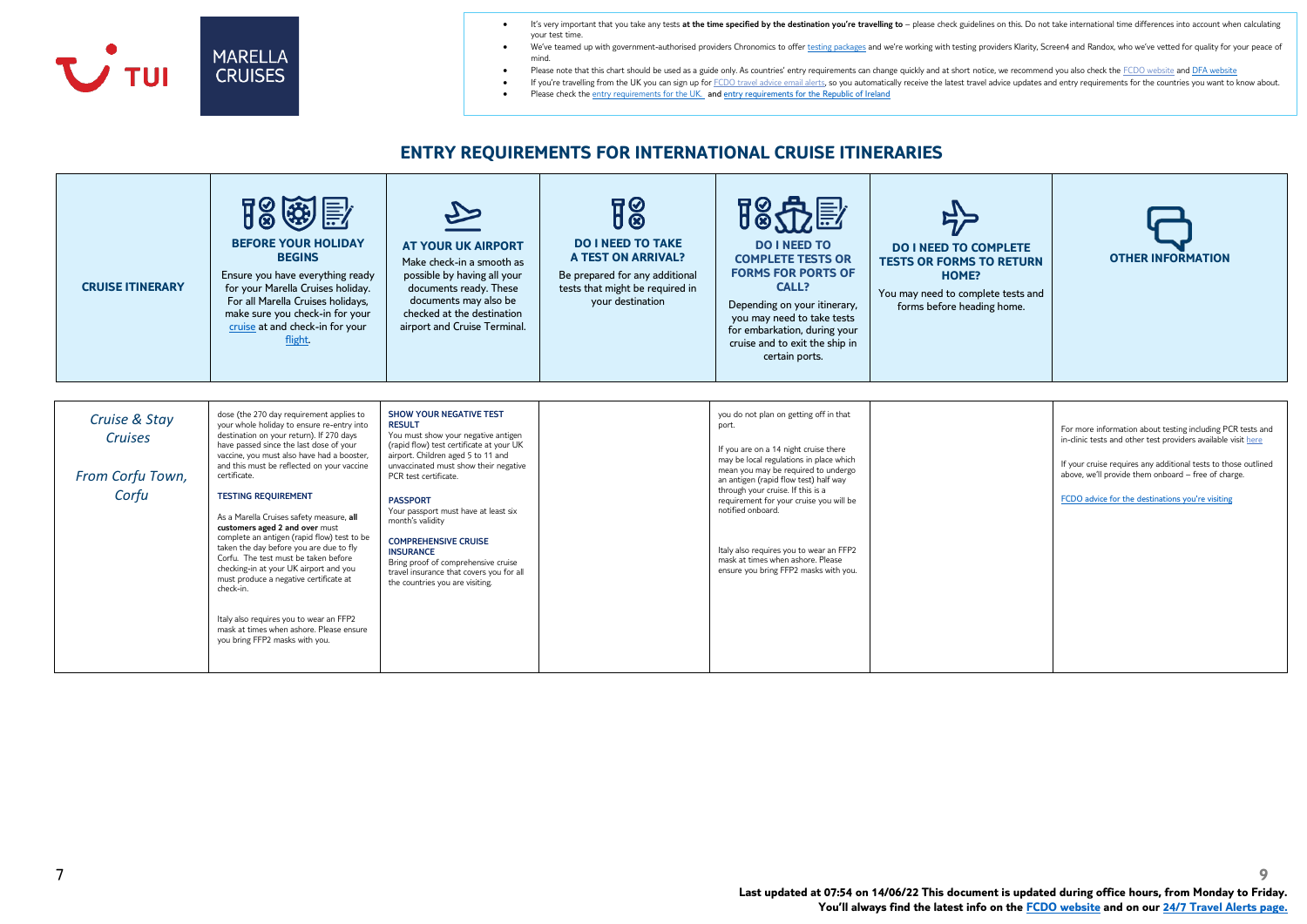

- It's very important that you take any tests **at the time specified by the destination you're travelling to** please check guidelines on this. Do not take international time differences into account when calculating your test time.
- We've teamed up with government-authorised providers Chronomics to offe[r testing packages](https://www.tui.co.uk/destinations/info/covid19-testing) and we're working with testing providers Klarity, Screen4 and Randox, who we've vetted for quality for your peace of mind.
- Please note that this chart should be used as a guide only. As countries' entry requirements can change quickly and at short notice, we recommend you also check th[e FCDO website](https://www.gov.uk/foreign-travel-advice) an[d DFA website](https://www.dfa.ie/)
	- If you're travelling from the UK you can sign up fo[r FCDO travel advice email alerts,](https://eur02.safelinks.protection.outlook.com/?url=https%3A%2F%2Fwww.gov.uk%2Fforeign-travel-advice&data=04%7C01%7CBen.Staff%40tui.co.uk%7Cebcfe79630f04b3a1e4308d8ea073f82%7Ce3e1f65bb973440db61cbc895fc98e28%7C0%7C0%7C637516664139086337%7CUnknown%7CTWFpbGZsb3d8eyJWIjoiMC4wLjAwMDAiLCJQIjoiV2luMzIiLCJBTiI6Ik1haWwiLCJXVCI6Mn0%3D%7C1000&sdata=C0oMsoSNsKs7mZqXeqV4zERR%2FlvTC%2B6MFIqGvVXnj8g%3D&reserved=0) so you automatically receive the latest travel advice updates and entry requirements for the countries you want to know about.
	- Please check th[e entry requirements for the UK.](https://www.tui.co.uk/destinations/info/cruise-entry-requirements) and [entry requirements for the Republic of Ireland](https://www.tuiholidays.ie/f/destinations/info/entry-requirements)

| <b>CRUISE ITINERARY</b>                                                        | 18 的手<br><b>BEFORE YOUR HOLIDAY</b><br><b>BEGINS</b><br>Ensure you have everything ready<br>for your Marella Cruises holiday.<br>For all Marella Cruises holidays,<br>make sure you check-in for your<br>cruise at and check-in for your<br>flight.                                                                                                                                                                                                                                                                                                                                                                                                                                                                                                                                                                                                                                                                                                                                                                                                                                                                                                     | <b>AT YOUR UK AIRPORT</b><br>Make check-in a smooth as<br>possible by having all your<br>documents ready. These<br>documents may also be<br>checked at the destination<br>airport and Cruise Terminal.                                                                                                                                                                                                                                                                                                                                                                                                                                                                                                                                                                                      | $\sqrt{8}$<br><b>DO I NEED TO TAKE</b><br><b>A TEST ON ARRIVAL?</b><br>Be prepared for any additional<br>tests that might be required in<br>your destination                                                                                                                                                                                                                                                                                                                                                                                                                                                                                                                                                                                                                                                                              | <b>DO I NEED TO</b><br><b>COMPLETE TESTS OR</b><br><b>FORMS FOR PORTS OF</b><br>CALL?<br>Depending on your itinerary,<br>you may need to take tests<br>for embarkation, during your<br>cruise and to exit the ship in<br>certain ports.                                                                                                                                                                                                                                                                                                                                                                                                                                                 | <b>DO I NEED TO COMPLETE</b><br><b>TESTS OR FORMS TO RETURN</b><br>HOME?<br>You may need to complete tests and<br>forms before heading home.                                                                                                                   | <b>OTHER INFORMATION</b>                                                                                                                                                                                                                                                                                                                                                                                                                                                                                                                                                                                                                                                  |
|--------------------------------------------------------------------------------|---------------------------------------------------------------------------------------------------------------------------------------------------------------------------------------------------------------------------------------------------------------------------------------------------------------------------------------------------------------------------------------------------------------------------------------------------------------------------------------------------------------------------------------------------------------------------------------------------------------------------------------------------------------------------------------------------------------------------------------------------------------------------------------------------------------------------------------------------------------------------------------------------------------------------------------------------------------------------------------------------------------------------------------------------------------------------------------------------------------------------------------------------------|---------------------------------------------------------------------------------------------------------------------------------------------------------------------------------------------------------------------------------------------------------------------------------------------------------------------------------------------------------------------------------------------------------------------------------------------------------------------------------------------------------------------------------------------------------------------------------------------------------------------------------------------------------------------------------------------------------------------------------------------------------------------------------------------|-------------------------------------------------------------------------------------------------------------------------------------------------------------------------------------------------------------------------------------------------------------------------------------------------------------------------------------------------------------------------------------------------------------------------------------------------------------------------------------------------------------------------------------------------------------------------------------------------------------------------------------------------------------------------------------------------------------------------------------------------------------------------------------------------------------------------------------------|-----------------------------------------------------------------------------------------------------------------------------------------------------------------------------------------------------------------------------------------------------------------------------------------------------------------------------------------------------------------------------------------------------------------------------------------------------------------------------------------------------------------------------------------------------------------------------------------------------------------------------------------------------------------------------------------|----------------------------------------------------------------------------------------------------------------------------------------------------------------------------------------------------------------------------------------------------------------|---------------------------------------------------------------------------------------------------------------------------------------------------------------------------------------------------------------------------------------------------------------------------------------------------------------------------------------------------------------------------------------------------------------------------------------------------------------------------------------------------------------------------------------------------------------------------------------------------------------------------------------------------------------------------|
| <b>IDYLLIC ITALIA</b><br><b>Stay &amp; Cruise</b><br>From Corfu Town,<br>Corfu | <b>VACCINE REOUIREMENT</b><br>Everyone aged 12 and over must be fully<br>vaccinated to travel on this cruise. This<br>means all the required doses at least 14<br>days before departure.<br>To satisfy the entry requirements of the<br>countries visited on these itineraries, fully<br>vaccinated is defined as 14 days after the<br>administration of the last dose of your<br>complete vaccine or 28 days after a second<br>dose of Johnson & Johnson and up to 270<br>days from the administration of this last<br>dose (the 270 day requirement applies to<br>your whole holiday to ensure re-entry into<br>destination on your return). If 270 days<br>have passed since the last dose of your<br>vaccine, you must also have had a booster,<br>and this must be reflected on your vaccine<br>certificate.<br><b>PRE-CRUISE ANTIGEN TEST</b><br>You don't need to complete your pre-<br>cruise antigen test until the day before you<br>board the ship. Please take this with you.<br>Italy requires you to wear an FFP2 mask on<br>the ship when in Italian waters and at<br>times when ashore. Please ensure you<br>bring FFP2 masks with you. | <b>PROVE YOUR VACCINE STATUS</b><br>You must prove your vaccine status by<br>using the NHS App or by calling 119 for<br>a paper copy. If you are from Northern<br>Ireland, Wales or Scotland you should<br>check how to prove your vaccine status.<br>We'll also accept the official vaccination<br>status letter from the health provider<br>that administered your vaccination.<br><b>SHOW YOUR NEGATIVE TEST</b><br><b>RESULT</b><br>You must show your negative antigen<br>(rapid flow) test certificate at your UK<br>airport.<br><b>PASSPORT</b><br>Your passport must have at least six<br>month's validity<br><b>COMPREHENSIVE CRUISE</b><br><b>INSURANCE</b><br>Bring proof of comprehensive cruise<br>travel insurance that covers you for all<br>the countries you are visiting. | <b>ARRIVAL AT CORFU AIRPORT</b><br>No, you do not need to take a test on<br>arrival, however, you may be asked to<br>undergo a random antigen (rapid flow)<br>test.<br>AT CORFU CRUISE TERMINAL<br>You will be asked to undergo a random<br>antigen (rapid flow) test on arrival at the<br>port. This will be provided free of charge.<br>As well as the above as a Marella Cruises<br>safety measure, all customers aged 2 and<br>over must complete a pre-purchased<br>antigen (rapid flow) test to be taken the<br>day before you are due to board your<br>cruise. The test must be taken before you<br>arrive at the port, and you must produce a<br>negative certificate at Corfu Cruise terminal<br>for inspection. Customers must pre-<br>purchase the necessary tests for to satisfy<br>Marella Cruises embarkation requirements. | Ports of call entry information can<br>change frequently, so we will provide<br>you with any additional test or form<br>requirements once you board the ship.<br>Should any extra tests be needed, we<br>will provide these free of charge<br>onboard.<br>Our onboard team will also help with<br>any extra forms you need to complete.<br>Please be aware that in some ports you<br>may be required to complete tests (this<br>may include children) or forms even if<br>you do not plan on getting off in that<br>port.<br>Italy requires you to wear an FFP2 mask<br>on the ship when in Italian waters and<br>at times when ashore. Please ensure<br>you bring FFP2 masks with you. | <b>UNITED KINGDOM</b><br>Currently, there are no COVID-19 re-entry<br>requirements in place for the UK.<br><b>REPUBLIC OF IRELAND</b><br>FOR PASSENGER LOCATOR FORM AND<br>TESTING REQUIREMENTS PLEASE SEE<br>THE REPUBLIC OF IRELAND RE-ENTRY<br><b>TABLE</b> | Everyone travelling must complete the necessary tests.<br>Marella Cruises Customers will require:<br>Pre-Cruise Rapid Antigen (Lateral Flow)<br>$\circ$<br>Click here to purchase your Marella Cruises Pre-Flight / Pre-<br>Cruise Test - provided by Chronomics<br>You can also purchase your pre-cruise antigen (lateral flow)<br>test here through Randox.<br>For more information about testing including PCR tests and<br>in-clinic tests and other test providers available visit here<br>If your cruise requires any additional tests to those outlined<br>above, we'll provide them onboard - free of charge.<br>FCDO advice for the destinations you're visiting |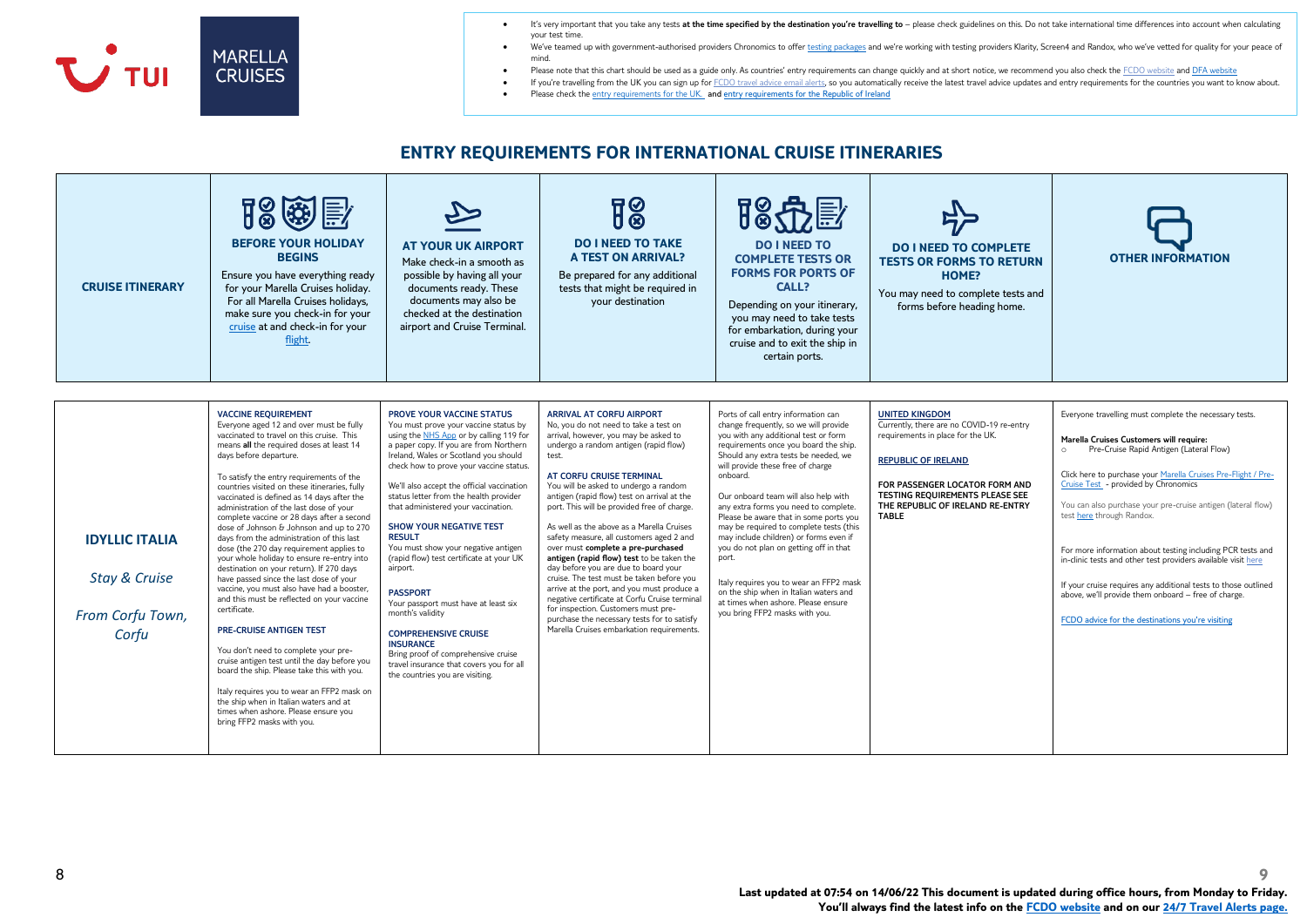

- It's very important that you take any tests **at the time specified by the destination you're travelling to** please check guidelines on this. Do not take international time differences into account when calculating your test time.
- We've teamed up with government-authorised providers Chronomics to offe[r testing packages](https://www.tui.co.uk/destinations/info/covid19-testing) and we're working with testing providers Klarity, Screen4 and Randox, who we've vetted for quality for your peace of mind.
- Please note that this chart should be used as a guide only. As countries' entry requirements can change quickly and at short notice, we recommend you also check th[e FCDO website](https://www.gov.uk/foreign-travel-advice) an[d DFA website](https://www.dfa.ie/)
	- If you're travelling from the UK you can sign up fo[r FCDO travel advice email alerts,](https://eur02.safelinks.protection.outlook.com/?url=https%3A%2F%2Fwww.gov.uk%2Fforeign-travel-advice&data=04%7C01%7CBen.Staff%40tui.co.uk%7Cebcfe79630f04b3a1e4308d8ea073f82%7Ce3e1f65bb973440db61cbc895fc98e28%7C0%7C0%7C637516664139086337%7CUnknown%7CTWFpbGZsb3d8eyJWIjoiMC4wLjAwMDAiLCJQIjoiV2luMzIiLCJBTiI6Ik1haWwiLCJXVCI6Mn0%3D%7C1000&sdata=C0oMsoSNsKs7mZqXeqV4zERR%2FlvTC%2B6MFIqGvVXnj8g%3D&reserved=0) so you automatically receive the latest travel advice updates and entry requirements for the countries you want to know about.
	- Please check th[e entry requirements for the UK.](https://www.tui.co.uk/destinations/info/cruise-entry-requirements) and [entry requirements for the Republic of Ireland](https://www.tuiholidays.ie/f/destinations/info/entry-requirements)

| <b>CRUISE ITINERARY</b>                                                                                                                 | 18 的手<br><b>BEFORE YOUR HOLIDAY</b><br><b>BEGINS</b><br>Ensure you have everything ready<br>for your Marella Cruises holiday.<br>For all Marella Cruises holidays,<br>make sure you check-in for your<br>cruise at and check-in for your<br>flight.                                                                                                                                                                                                                                                                                                                                                                                                                                                                                                                                                                                                                                                                                                                                                                                                                                                                                                                                                                                                                                                                                        | <b>AT YOUR UK AIRPORT</b><br>Make check-in a smooth as<br>possible by having all your<br>documents ready. These<br>documents may also be<br>checked at the destination<br>airport and Cruise Terminal.                                                                                                                                                                                                                                                                                                                                                                                                                                                                                                                                                                                      | 18<br><b>DO I NEED TO TAKE</b><br><b>A TEST ON ARRIVAL?</b><br>Be prepared for any additional<br>tests that might be required in<br>your destination                                                                                                                                                           | 隐免屋<br><b>DO I NEED TO</b><br><b>COMPLETE TESTS OR</b><br><b>FORMS FOR PORTS OF</b><br>CALL?<br>Depending on your itinerary,<br>you may need to take tests<br>for embarkation, during your<br>cruise and to exit the ship in<br>certain ports.                                                                                                                                                                                                                                                                                                                                                                                                                                                                                                                                                                                                                                                                                                                   | <b>DO I NEED TO COMPLETE</b><br><b>TESTS OR FORMS TO RETURN</b><br>HOME?<br>You may need to complete tests and<br>forms before heading home.                                                                                                                   | <b>OTHER INFORMATION</b>                                                                                                                                                                                                                                                                                                                                                                                                                                                                                                                                                                                                                                                                                                                                                                                                       |
|-----------------------------------------------------------------------------------------------------------------------------------------|--------------------------------------------------------------------------------------------------------------------------------------------------------------------------------------------------------------------------------------------------------------------------------------------------------------------------------------------------------------------------------------------------------------------------------------------------------------------------------------------------------------------------------------------------------------------------------------------------------------------------------------------------------------------------------------------------------------------------------------------------------------------------------------------------------------------------------------------------------------------------------------------------------------------------------------------------------------------------------------------------------------------------------------------------------------------------------------------------------------------------------------------------------------------------------------------------------------------------------------------------------------------------------------------------------------------------------------------|---------------------------------------------------------------------------------------------------------------------------------------------------------------------------------------------------------------------------------------------------------------------------------------------------------------------------------------------------------------------------------------------------------------------------------------------------------------------------------------------------------------------------------------------------------------------------------------------------------------------------------------------------------------------------------------------------------------------------------------------------------------------------------------------|----------------------------------------------------------------------------------------------------------------------------------------------------------------------------------------------------------------------------------------------------------------------------------------------------------------|------------------------------------------------------------------------------------------------------------------------------------------------------------------------------------------------------------------------------------------------------------------------------------------------------------------------------------------------------------------------------------------------------------------------------------------------------------------------------------------------------------------------------------------------------------------------------------------------------------------------------------------------------------------------------------------------------------------------------------------------------------------------------------------------------------------------------------------------------------------------------------------------------------------------------------------------------------------|----------------------------------------------------------------------------------------------------------------------------------------------------------------------------------------------------------------------------------------------------------------|--------------------------------------------------------------------------------------------------------------------------------------------------------------------------------------------------------------------------------------------------------------------------------------------------------------------------------------------------------------------------------------------------------------------------------------------------------------------------------------------------------------------------------------------------------------------------------------------------------------------------------------------------------------------------------------------------------------------------------------------------------------------------------------------------------------------------------|
| <b>ADRIATIC EXPLORER</b><br>7 Night Fly/Cruises<br>14 Night Fly/Cruises<br>Cruise & Stay<br><b>Cruises</b><br>From Corfu Town,<br>Corfu | <b>VACCINE REQUIREMENT</b><br>Everyone aged 12 and over must be fully<br>vaccinated in order to travel on this cruise.<br>This means all the required doses at least<br>14 days before departure.<br>To satisfy the entry requirements of the<br>countries visited on these itineraries, fully<br>vaccinated is defined as 14 days after the<br>administration of the last dose of your<br>complete vaccine or 28 days after a second<br>dose of Johnson & Johnson and up to 270<br>days from the administration of this last<br>dose (the 270 day requirement applies to<br>your whole holiday to ensure re-entry into<br>destination on your return). If 270 days<br>have passed since the last dose of your<br>vaccine, you must also have had a booster,<br>and this must be reflected on your vaccine<br>certificate.<br><b>TESTING REOUIREMENT</b><br>As a Marella Cruises safety measure, all<br>customers aged 2 and over must<br>complete an antigen (rapid flow) test to be<br>taken the day before you are due to fly to<br>Corfu. The test must be taken before<br>checking-in at your UK airport and you<br>must produce a negative certificate at<br>check-in.<br>Italy requires you to wear an FFP2 mask on<br>the ship when in Italian waters and at<br>times when ashore. Please ensure you<br>bring FFP2 masks with you. | <b>PROVE YOUR VACCINE STATUS</b><br>You must prove your vaccine status by<br>using the NHS App or by calling 119 for<br>a paper copy. If you are from Northern<br>Ireland, Wales or Scotland you should<br>check how to prove your vaccine status.<br>We'll also accept the official vaccination<br>status letter from the health provider<br>that administered your vaccination.<br><b>SHOW YOUR NEGATIVE TEST</b><br><b>RESULT</b><br>You must show your negative antigen<br>(rapid flow) test certificate at your UK<br>airport.<br><b>PASSPORT</b><br>Your passport must have at least six<br>month's validity<br><b>COMPREHENSIVE CRUISE</b><br><b>INSURANCE</b><br>Bring proof of comprehensive cruise<br>travel insurance that covers you for all<br>the countries you are visiting. | <b>ARRIVAL AT CORFU AIRPORT</b><br>No, you do not need to take a test on<br>arrival, however, you may be asked to<br>undergo a random antigen (rapid flow)<br>test.<br>AT CORFU CRUISE TERMINAL<br>Yes, you will be asked to undergo an<br>antigen (rapid flow) test, this will be<br>provided free of charge. | Ports of call entry information can<br>change frequently, so we will provide<br>you with any additional test or form<br>requirements once you board the ship.<br>Should any extra tests be needed, we<br>will provide these free of charge<br>onboard.<br>Our onboard team will also help with<br>any extra forms you need to complete.<br>Please be aware that in some ports you<br>may be required to complete tests (this<br>may include children) or forms even if<br>you do not plan on getting off in that<br>port.<br>If you are on a 14 night cruise there<br>may be local regulations in place which<br>mean you may be required to undergo<br>an antigen (rapid flow test) half way<br>through your cruise. If this is a<br>requirement for your cruise you will be<br>notified onboard.<br>Italy requires you to wear an FFP2 mask<br>on the ship when in Italian waters and<br>at times when ashore. Please ensure<br>you bring FFP2 masks with you. | <b>UNITED KINGDOM</b><br>Currently, there are no COVID-19 re-entry<br>requirements in place for the UK.<br><b>REPUBLIC OF IRELAND</b><br>FOR PASSENGER LOCATOR FORM AND<br>TESTING REQUIREMENTS PLEASE SEE<br>THE REPUBLIC OF IRELAND RE-ENTRY<br><b>TABLE</b> | Everyone travelling must complete the necessary tests.<br>Marella Cruises Customers will require:<br>Pre-Cruise Rapid Antigen (Lateral Flow)<br>$\circ$<br>Click here to purchase your Marella Cruises Pre-Flight / Pre-<br>Cruise Test - provided by Chronomics<br>You can also purchase your pre-cruise antigen (lateral flow)<br>test here through Randox.<br>If you're looking for some extra reassurance - you can<br>choose to book in-clinic tests at competitive prices, rather<br>than home testing kits that need to be delivered and<br>collected. For more information about testing and other test<br>providers available visit here<br>If your cruise requires any additional tests to those outlined<br>above, we'll provide them onboard - free of charge.<br>FCDO advice for the destinations you're visiting |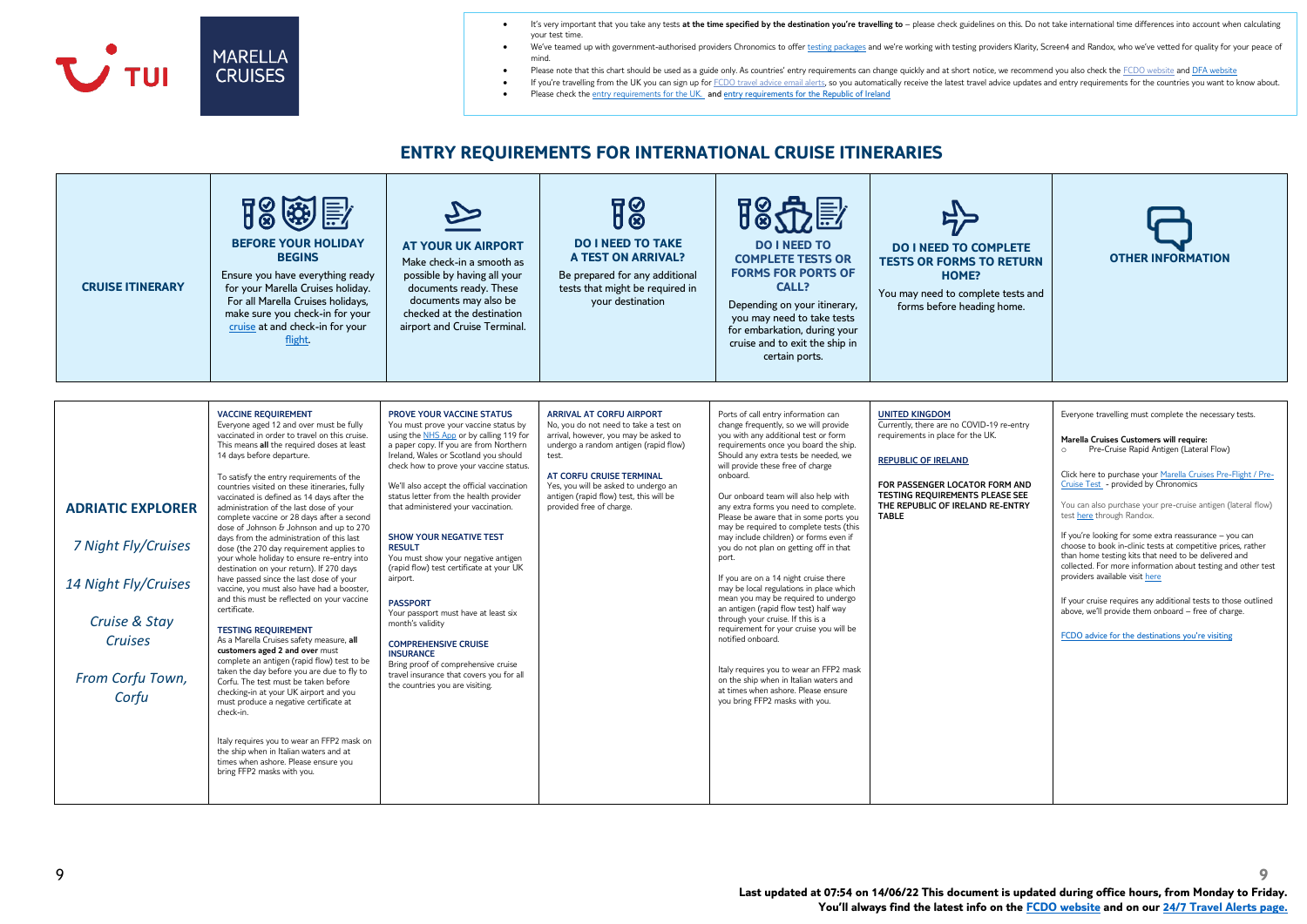

- It's very important that you take any tests **at the time specified by the destination you're travelling to** please check guidelines on this. Do not take international time differences into account when calculating your test time.
- We've teamed up with government-authorised providers Chronomics to offe[r testing packages](https://www.tui.co.uk/destinations/info/covid19-testing) and we're working with testing providers Klarity, Screen4 and Randox, who we've vetted for quality for your peace of mind.
- Please note that this chart should be used as a guide only. As countries' entry requirements can change quickly and at short notice, we recommend you also check th[e FCDO website](https://www.gov.uk/foreign-travel-advice) an[d DFA website](https://www.dfa.ie/)
	- If you're travelling from the UK you can sign up fo[r FCDO travel advice email alerts,](https://eur02.safelinks.protection.outlook.com/?url=https%3A%2F%2Fwww.gov.uk%2Fforeign-travel-advice&data=04%7C01%7CBen.Staff%40tui.co.uk%7Cebcfe79630f04b3a1e4308d8ea073f82%7Ce3e1f65bb973440db61cbc895fc98e28%7C0%7C0%7C637516664139086337%7CUnknown%7CTWFpbGZsb3d8eyJWIjoiMC4wLjAwMDAiLCJQIjoiV2luMzIiLCJBTiI6Ik1haWwiLCJXVCI6Mn0%3D%7C1000&sdata=C0oMsoSNsKs7mZqXeqV4zERR%2FlvTC%2B6MFIqGvVXnj8g%3D&reserved=0) so you automatically receive the latest travel advice updates and entry requirements for the countries you want to know about.
	- Please check th[e entry requirements for the UK.](https://www.tui.co.uk/destinations/info/cruise-entry-requirements) and [entry requirements for the Republic of Ireland](https://www.tuiholidays.ie/f/destinations/info/entry-requirements)

| <b>CRUISE ITINERARY</b>                                                           | 18@图<br><b>BEFORE YOUR HOLIDAY</b><br><b>BEGINS</b><br>Ensure you have everything ready<br>for your Marella Cruises holiday.<br>For all Marella Cruises holidays,<br>make sure you check-in for your<br>cruise at and check-in for your<br>flight.                                                                                                                                                                                                                                                                                                                                                                                                                                                                                                                                                                                                                                                                                                                                                                                                                                                                                                     | <b>AT YOUR UK AIRPORT</b><br>Make check-in a smooth as<br>possible by having all your<br>documents ready. These<br>documents may also be<br>checked at the destination<br>airport and Cruise Terminal.                                                                                                                                                                                                                                                                                                                                                                                                                                                                                                                                                                                      | $7\%$<br><b>DO I NEED TO TAKE</b><br><b>A TEST ON ARRIVAL?</b><br>Be prepared for any additional<br>tests that might be required in<br>your destination                                                                                                                                                                                                                                                                                                                                                                                                                                                                                                                                                                                                                                                                                  | <b>DO I NEED TO</b><br><b>COMPLETE TESTS OR</b><br><b>FORMS FOR PORTS OF</b><br>CALL?<br>Depending on your itinerary,<br>you may need to take tests<br>for embarkation, during your<br>cruise and to exit the ship in<br>certain ports.                                                                                                                                                                                                                                                                                                                                                                                                                                                 | <b>DO I NEED TO COMPLETE</b><br><b>TESTS OR FORMS TO RETURN</b><br>HOME?<br>You may need to complete tests and<br>forms before heading home.                                                                                                                   | <b>OTHER INFORMATION</b>                                                                                                                                                                                                                                                                                                                                                                                                                                                                                                                                                                                                                                                  |
|-----------------------------------------------------------------------------------|--------------------------------------------------------------------------------------------------------------------------------------------------------------------------------------------------------------------------------------------------------------------------------------------------------------------------------------------------------------------------------------------------------------------------------------------------------------------------------------------------------------------------------------------------------------------------------------------------------------------------------------------------------------------------------------------------------------------------------------------------------------------------------------------------------------------------------------------------------------------------------------------------------------------------------------------------------------------------------------------------------------------------------------------------------------------------------------------------------------------------------------------------------|---------------------------------------------------------------------------------------------------------------------------------------------------------------------------------------------------------------------------------------------------------------------------------------------------------------------------------------------------------------------------------------------------------------------------------------------------------------------------------------------------------------------------------------------------------------------------------------------------------------------------------------------------------------------------------------------------------------------------------------------------------------------------------------------|------------------------------------------------------------------------------------------------------------------------------------------------------------------------------------------------------------------------------------------------------------------------------------------------------------------------------------------------------------------------------------------------------------------------------------------------------------------------------------------------------------------------------------------------------------------------------------------------------------------------------------------------------------------------------------------------------------------------------------------------------------------------------------------------------------------------------------------|-----------------------------------------------------------------------------------------------------------------------------------------------------------------------------------------------------------------------------------------------------------------------------------------------------------------------------------------------------------------------------------------------------------------------------------------------------------------------------------------------------------------------------------------------------------------------------------------------------------------------------------------------------------------------------------------|----------------------------------------------------------------------------------------------------------------------------------------------------------------------------------------------------------------------------------------------------------------|---------------------------------------------------------------------------------------------------------------------------------------------------------------------------------------------------------------------------------------------------------------------------------------------------------------------------------------------------------------------------------------------------------------------------------------------------------------------------------------------------------------------------------------------------------------------------------------------------------------------------------------------------------------------------|
| <b>ADRIATIC EXPLORER</b><br><b>Stay &amp; Cruise</b><br>From Corfu Town,<br>Corfu | <b>VACCINE REOUIREMENT</b><br>Everyone aged 12 and over must be fully<br>vaccinated to travel on this cruise. This<br>means all the required doses at least 14<br>days before departure<br>To satisfy the entry requirements of the<br>countries visited on these itineraries, fully<br>vaccinated is defined as 14 days after the<br>administration of the last dose of your<br>complete vaccine or 28 days after a second<br>dose of Johnson & Johnson and up to 270<br>days from the administration of this last<br>dose (the 270 day requirement applies to<br>your whole holiday to ensure re-entry into<br>destination on your return). If 270 days<br>have passed since the last dose of your<br>vaccine, you must also have had a booster,<br>and this must be reflected on your vaccine<br>certificate.<br><b>PRE-CRUISE ANTIGEN TEST</b><br>You don't need to complete your pre-<br>cruise antigen test until the day before you<br>board the ship. Please take this with you.<br>Italy requires you to wear an FFP2 mask on<br>the ship when in Italian waters and at<br>times when ashore. Please ensure you<br>bring FFP2 masks with you. | <b>PROVE YOUR VACCINE STATUS</b><br>You must prove your vaccine status by<br>using the NHS App or by calling 119 for<br>a paper copy. If you are from Northern<br>Ireland, Wales or Scotland you should<br>check how to prove your vaccine status.<br>We'll also accept the official vaccination<br>status letter from the health provider<br>that administered your vaccination.<br><b>SHOW YOUR NEGATIVE TEST</b><br><b>RESULT</b><br>You must show your negative antigen<br>(rapid flow) test certificate at your UK<br>airport.<br><b>PASSPORT</b><br>Your passport must have at least six<br>month's validity<br><b>COMPREHENSIVE CRUISE</b><br><b>INSURANCE</b><br>Bring proof of comprehensive cruise<br>travel insurance that covers you for all<br>the countries you are visiting. | <b>ARRIVAL AT CORFU AIRPORT</b><br>No, you do not need to take a test on<br>arrival, however, you may be asked to<br>undergo a random antigen (rapid flow)<br>test.<br>AT CORFU CRUISE TERMINAL<br>You will be asked to undergo a random<br>antigen (rapid flow) test on arrival at the<br>port. This will be provided free of charge.<br>As well as the above as a Marella Cruises<br>safety measure, all customers aged 2 and<br>over must complete a pre-purchased<br>antigen (rapid flow) test to be taken the<br>day before you are due to board your<br>cruise. The test must be taken before you<br>arrive at the port and you must produce a<br>negative certificate at Corfu Cruise terminal<br>for inspection. Customers must pre-<br>purchase the necessary tests for to satisfy<br>Marella Cruises embarkation requirements. | Ports of call entry information can<br>change frequently, so we will provide<br>you with any additional test or form<br>requirements once you board the ship.<br>Should any extra tests be needed, we<br>will provide these free of charge<br>onboard.<br>Our onboard team will also help with<br>any extra forms you need to complete.<br>Please be aware that in some ports you<br>may be required to complete tests (this<br>may include children) or forms even if<br>you do not plan on getting off in that<br>port.<br>Italy requires you to wear an FFP2 mask<br>on the ship when in Italian waters and<br>at times when ashore. Please ensure<br>you bring FFP2 masks with you. | <b>UNITED KINGDOM</b><br>Currently, there are no COVID-19 re-entry<br>requirements in place for the UK.<br><b>REPUBLIC OF IRELAND</b><br>FOR PASSENGER LOCATOR FORM AND<br>TESTING REQUIREMENTS PLEASE SEE<br>THE REPUBLIC OF IRELAND RE-ENTRY<br><b>TABLE</b> | Everyone travelling must complete the necessary tests.<br>Marella Cruises Customers will require:<br>Pre-Cruise Rapid Antigen (Lateral Flow)<br>$\circ$<br>Click here to purchase your Marella Cruises Pre-Flight / Pre-<br>Cruise Test - provided by Chronomics<br>You can also purchase your pre-cruise antigen (lateral flow)<br>test here through Randox.<br>For more information about testing including PCR tests and<br>in-clinic tests and other test providers available visit here<br>If your cruise requires any additional tests to those outlined<br>above, we'll provide them onboard - free of charge.<br>FCDO advice for the destinations you're visiting |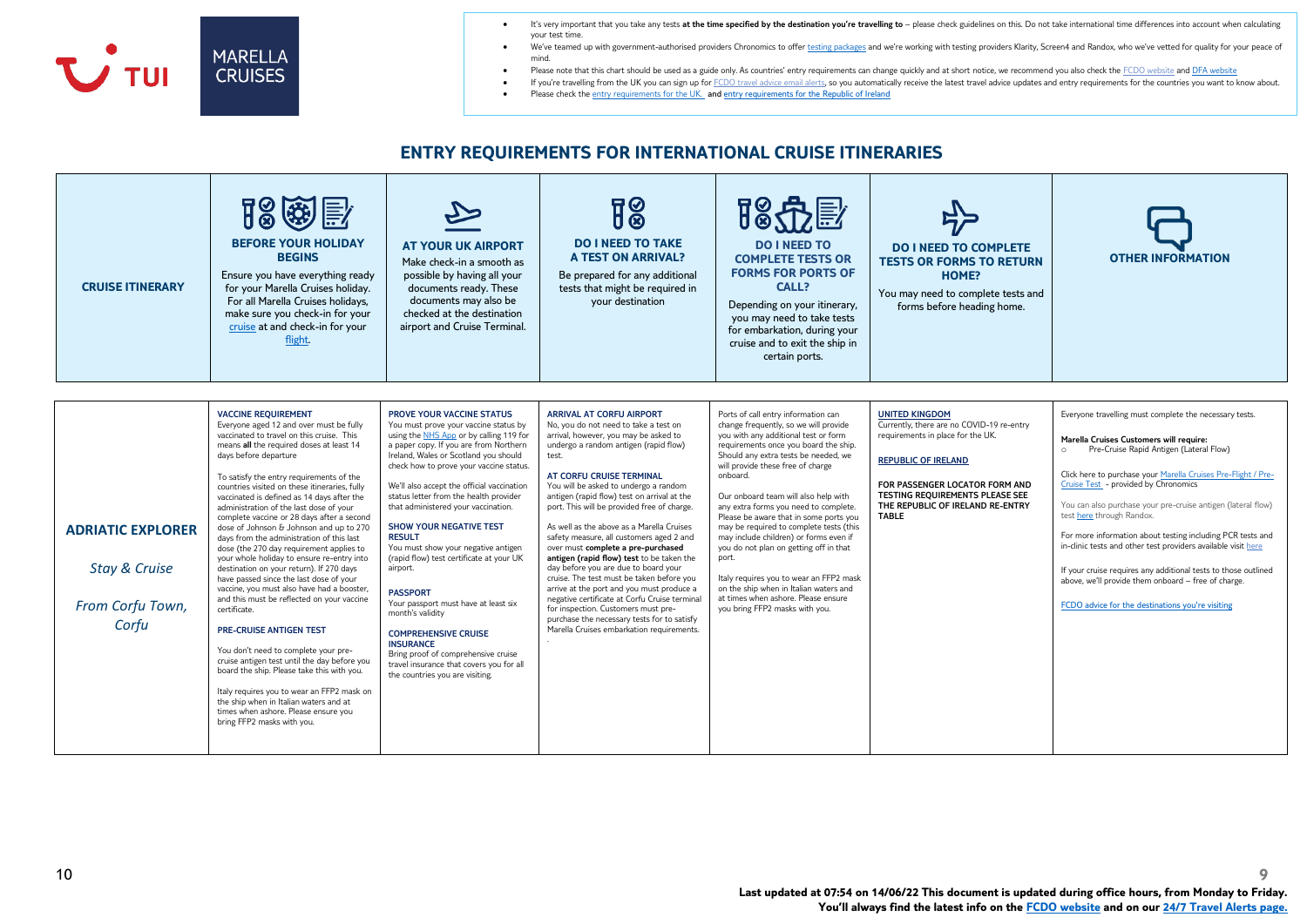

- It's very important that you take any tests **at the time specified by the destination you're travelling to** please check guidelines on this. Do not take international time differences into account when calculating your test time.
- We've teamed up with government-authorised providers Chronomics to offe[r testing packages](https://www.tui.co.uk/destinations/info/covid19-testing) and we're working with testing providers Klarity, Screen4 and Randox, who we've vetted for quality for your peace of mind.
- Please note that this chart should be used as a guide only. As countries' entry requirements can change quickly and at short notice, we recommend you also check th[e FCDO website](https://www.gov.uk/foreign-travel-advice) an[d DFA website](https://www.dfa.ie/)
	- If you're travelling from the UK you can sign up fo[r FCDO travel advice email alerts,](https://eur02.safelinks.protection.outlook.com/?url=https%3A%2F%2Fwww.gov.uk%2Fforeign-travel-advice&data=04%7C01%7CBen.Staff%40tui.co.uk%7Cebcfe79630f04b3a1e4308d8ea073f82%7Ce3e1f65bb973440db61cbc895fc98e28%7C0%7C0%7C637516664139086337%7CUnknown%7CTWFpbGZsb3d8eyJWIjoiMC4wLjAwMDAiLCJQIjoiV2luMzIiLCJBTiI6Ik1haWwiLCJXVCI6Mn0%3D%7C1000&sdata=C0oMsoSNsKs7mZqXeqV4zERR%2FlvTC%2B6MFIqGvVXnj8g%3D&reserved=0) so you automatically receive the latest travel advice updates and entry requirements for the countries you want to know about.
	- Please check th[e entry requirements for the UK.](https://www.tui.co.uk/destinations/info/cruise-entry-requirements) and [entry requirements for the Republic of Ireland](https://www.tuiholidays.ie/f/destinations/info/entry-requirements)

| <b>CRUISE ITINERARY</b>                                                                                                                                                                      | 18 晚 下<br><b>BEFORE YOUR HOLIDAY</b><br><b>BEGINS</b><br>Ensure you have everything ready<br>for your Marella Cruises holiday.<br>For all Marella Cruises holidays,<br>make sure you check-in for your<br>cruise at and check-in for your<br>flight.                                                                                                                                                                                                                                                                                                                                                                                                                                                                                                                                                                                                                                                                                                                                                                                                                                                                                                                                                                                                                                          | <b>AT YOUR UK AIRPORT</b><br>Make check-in a smooth as<br>possible by having all your<br>documents ready. These<br>documents may also be<br>checked at the destination<br>airport and Cruise Terminal.                                                                                                                                                                                                                                                                                                                                                                                                                                                                                                                                                                                       | $\overline{\rm H}{}^{\bigotimes\!}$<br><b>DO I NEED TO TAKE</b><br><b>A TEST ON ARRIVAL?</b><br>Be prepared for any additional<br>tests that might be required in<br>your destination                                          | 隐免屋<br><b>DO I NEED TO</b><br><b>COMPLETE TESTS OR</b><br><b>FORMS FOR PORTS OF</b><br>CALL?<br>Depending on your itinerary,<br>you may need to take tests<br>for embarkation, during your<br>cruise and to exit the ship in<br>certain ports.                                                                                                                                                                                                                                                                                                                                                                                                                                          | <b>DO I NEED TO COMPLETE</b><br><b>TESTS OR FORMS TO RETURN</b><br>HOME?<br>You may need to complete tests and<br>forms before heading home.                                                                                                                   | <b>OTHER INFORMATION</b>                                                                                                                                                                                                                                                                                                                                                                                                                                                                                                                                                                                                                                                  |
|----------------------------------------------------------------------------------------------------------------------------------------------------------------------------------------------|-----------------------------------------------------------------------------------------------------------------------------------------------------------------------------------------------------------------------------------------------------------------------------------------------------------------------------------------------------------------------------------------------------------------------------------------------------------------------------------------------------------------------------------------------------------------------------------------------------------------------------------------------------------------------------------------------------------------------------------------------------------------------------------------------------------------------------------------------------------------------------------------------------------------------------------------------------------------------------------------------------------------------------------------------------------------------------------------------------------------------------------------------------------------------------------------------------------------------------------------------------------------------------------------------|----------------------------------------------------------------------------------------------------------------------------------------------------------------------------------------------------------------------------------------------------------------------------------------------------------------------------------------------------------------------------------------------------------------------------------------------------------------------------------------------------------------------------------------------------------------------------------------------------------------------------------------------------------------------------------------------------------------------------------------------------------------------------------------------|--------------------------------------------------------------------------------------------------------------------------------------------------------------------------------------------------------------------------------|-----------------------------------------------------------------------------------------------------------------------------------------------------------------------------------------------------------------------------------------------------------------------------------------------------------------------------------------------------------------------------------------------------------------------------------------------------------------------------------------------------------------------------------------------------------------------------------------------------------------------------------------------------------------------------------------|----------------------------------------------------------------------------------------------------------------------------------------------------------------------------------------------------------------------------------------------------------------|---------------------------------------------------------------------------------------------------------------------------------------------------------------------------------------------------------------------------------------------------------------------------------------------------------------------------------------------------------------------------------------------------------------------------------------------------------------------------------------------------------------------------------------------------------------------------------------------------------------------------------------------------------------------------|
| <b>ADRIATIC AFFAIR</b><br><b>SAIL THREE SEAS</b><br><b>ADRIATIC DELIGHTS</b><br>7 Night Fly/Cruises<br>14 Night Fly/Cruises<br>Cruise & Stay<br><b>Cruises</b><br>From Dubrovnik,<br>Croatia | <b>VACCINE REQUIREMENT</b><br>Everyone on this cruise must be fully<br>vaccinated to travel on this cruise. This<br>means all the required doses at least 14<br>days before departure. Due to the ports<br>visited on these itineraries fully vaccinated<br>is defined as 14 days after the<br>administration of the last dose of your<br>complete vaccine or 28 days after a second<br>dose of Johnson & Johnson and up to 270<br>days from the administration of this last<br>dose (the 270 day requirement applies to<br>your whole holiday to ensure re-entry into<br>destination on your return). If 270 days<br>have passed since the last dose of your<br>vaccine, you must also have had a booster,<br>and this must be reflected on your vaccine<br>certificate.<br><b>TESTING REOUIREMENT</b><br>As a Marella Cruises safety measure, all<br>customers aged 2 and over must<br>complete an antigen (rapid flow) test to be<br>taken the day before you are due to fly to<br>Dubrovnik. The test must be taken before<br>checking-in at your UK airport and you<br>must produce a negative certificate at<br>check-in.<br>Italy requires you to wear an FFP2 mask on<br>the ship when in Italian waters and at<br>times when ashore. Please ensure you<br>bring FFP2 masks with you. | <b>PROVE YOUR VACCINE STATUS</b><br>You must prove your vaccine status by<br>using the NHS App or by calling 119 for<br>a paper copy. If you are from Northern<br>Ireland, Wales or Scotland you should<br>check how to prove your vaccine status.<br>We'll also accept the official vaccination<br>status letter from the health provider<br>that administered your vaccination.<br><b>SHOW YOUR NEGATIVE TEST</b><br><b>RESULT</b><br>You must show your negative antigen<br>(rapid flow) test certificate at your UK<br>airport.<br><b>PASSPORT</b><br>Your passport must have at least six<br>month's validity.<br><b>COMPREHENSIVE CRUISE</b><br><b>INSURANCE</b><br>Bring proof of comprehensive cruise<br>travel insurance that covers you for all<br>the countries you are visiting. | <b>ARRIVAL AT DUBROVNIK AIRPORT</b><br>No, you do not need to take a test on<br>arrival.<br>AT DUBROVNIK CRUISE TERMINAL<br>No, however, you will be asked to present<br>the negative results of your antigen (rapid<br>flow). | Ports of call entry information can<br>change frequently, so we will provide<br>you with any additional test or form<br>requirements once you board the ship.<br>Should any extra tests be needed, we<br>will provide these free of charge<br>onboard.<br>Our onboard team will also help with<br>any extra forms you need to complete.<br>Please be aware that in some ports you<br>may be required to complete tests (this<br>may include children) or forms even if<br>you do not plan on getting off in that<br>port.<br>Italy requires you to wear an FFP2 mask<br>on the ship when in Italian waters and<br>at times when ashore. Please ensure<br>you bring FFP2 masks with you. | <b>UNITED KINGDOM</b><br>Currently, there are no COVID-19 re-entry<br>requirements in place for the UK.<br><b>REPUBLIC OF IRELAND</b><br>FOR PASSENGER LOCATOR FORM AND<br>TESTING REQUIREMENTS PLEASE SEE<br>THE REPUBLIC OF IRELAND RE-ENTRY<br><b>TABLE</b> | Everyone travelling must complete the necessary tests.<br>Marella Cruises Customers will require:<br>Pre-Cruise Rapid Antigen (Lateral Flow)<br>$\circ$<br>Click here to purchase your Marella Cruises Pre-Flight / Pre-<br>Cruise Test - provided by Chronomics<br>You can also purchase your pre-cruise antigen (lateral flow)<br>test here through Randox.<br>For more information about testing including PCR tests and<br>in-clinic tests and other test providers available visit here<br>If your cruise requires any additional tests to those outlined<br>above, we'll provide them onboard - free of charge.<br>FCDO advice for the destinations you're visiting |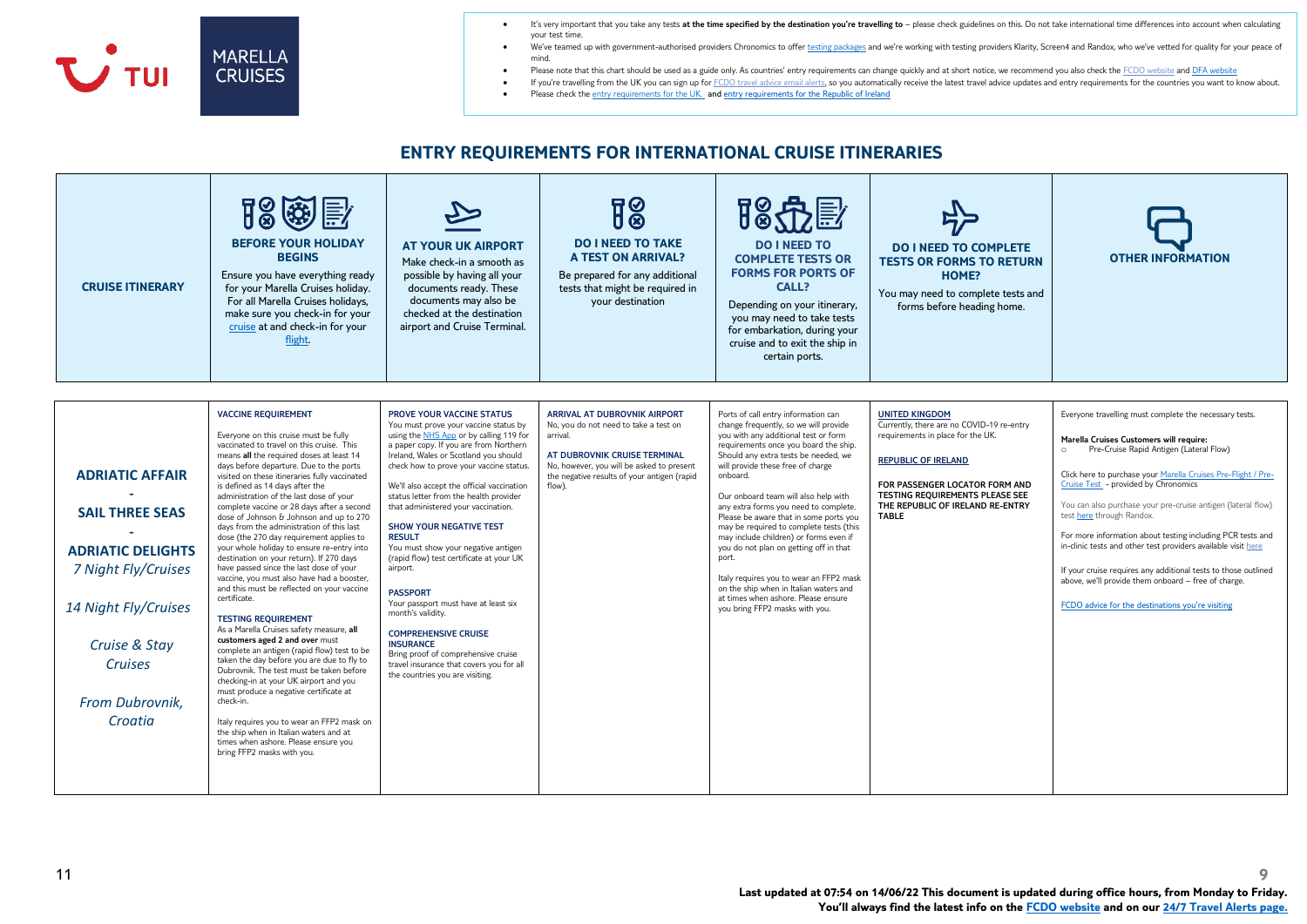

- It's very important that you take any tests at the time specified by the destination you're travelling to please check guidelines on this. Do not take international time differences into account when calculating your test time.
- We've teamed up with government-authorised providers Chronomics to offe[r testing packages](https://www.tui.co.uk/destinations/info/covid19-testing) and we're working with testing providers Klarity, Screen4 and Randox, who we've vetted for quality for your peace of mind.
- Please note that this chart should be used as a guide only. As countries' entry requirements can change quickly and at short notice, we recommend you also check th[e FCDO website](https://www.gov.uk/foreign-travel-advice) an[d DFA website](https://www.dfa.ie/)
	- If you're travelling from the UK you can sign up fo[r FCDO travel advice email alerts,](https://eur02.safelinks.protection.outlook.com/?url=https%3A%2F%2Fwww.gov.uk%2Fforeign-travel-advice&data=04%7C01%7CBen.Staff%40tui.co.uk%7Cebcfe79630f04b3a1e4308d8ea073f82%7Ce3e1f65bb973440db61cbc895fc98e28%7C0%7C0%7C637516664139086337%7CUnknown%7CTWFpbGZsb3d8eyJWIjoiMC4wLjAwMDAiLCJQIjoiV2luMzIiLCJBTiI6Ik1haWwiLCJXVCI6Mn0%3D%7C1000&sdata=C0oMsoSNsKs7mZqXeqV4zERR%2FlvTC%2B6MFIqGvVXnj8g%3D&reserved=0) so you automatically receive the latest travel advice updates and entry requirements for the countries you want to know about.
	- Please check th[e entry requirements for the UK.](https://www.tui.co.uk/destinations/info/cruise-entry-requirements) and [entry requirements for the Republic of Ireland](https://www.tuiholidays.ie/f/destinations/info/entry-requirements)

| <b>CRUISE ITINERARY</b>                                                                                                                | 18的目<br><b>BEFORE YOUR HOLIDAY</b><br><b>BEGINS</b><br>Ensure you have everything ready<br>for your Marella Cruises holiday.<br>For all Marella Cruises holidays,<br>make sure you check-in for your<br>cruise at and check-in for your<br>flight.                                                                                                                                                                                                                                                                                                                                                                                                                                                                                                                                                                                                                                                                                                                                                                                                                                                              | <b>AT YOUR UK AIRPORT</b><br>Make check-in a smooth as<br>possible by having all your<br>documents ready. These<br>documents may also be<br>checked at the destination<br>airport and Cruise Terminal.                                                                                                                                                                                                                                                                                                                                                                                                                                                                                                                                                                                       | $\overline{\rm H}{}^{\bigotimes\!}$<br><b>DO I NEED TO TAKE</b><br><b>A TEST ON ARRIVAL?</b><br>Be prepared for any additional<br>tests that might be required in<br>your destination                                                                                                                                                                                                                                                                                                                                                                                                                  | <b>DO I NEED TO</b><br><b>COMPLETE TESTS OR</b><br><b>FORMS FOR PORTS OF</b><br>CALL?<br>Depending on your itinerary,<br>you may need to take tests<br>for embarkation, during your<br>cruise and to exit the ship in<br>certain ports.                                                                                                                                                                                                                                                                                                                                                                                                                                                 | <b>DO I NEED TO COMPLETE</b><br><b>TESTS OR FORMS TO RETURN</b><br>HOME?<br>You may need to complete tests and<br>forms before heading home.                                                                                                                   | <b>OTHER INFORMATION</b>                                                                                                                                                                                                                                                                                                                                                                                                                                                                                                                                                                                                                                                  |
|----------------------------------------------------------------------------------------------------------------------------------------|-----------------------------------------------------------------------------------------------------------------------------------------------------------------------------------------------------------------------------------------------------------------------------------------------------------------------------------------------------------------------------------------------------------------------------------------------------------------------------------------------------------------------------------------------------------------------------------------------------------------------------------------------------------------------------------------------------------------------------------------------------------------------------------------------------------------------------------------------------------------------------------------------------------------------------------------------------------------------------------------------------------------------------------------------------------------------------------------------------------------|----------------------------------------------------------------------------------------------------------------------------------------------------------------------------------------------------------------------------------------------------------------------------------------------------------------------------------------------------------------------------------------------------------------------------------------------------------------------------------------------------------------------------------------------------------------------------------------------------------------------------------------------------------------------------------------------------------------------------------------------------------------------------------------------|--------------------------------------------------------------------------------------------------------------------------------------------------------------------------------------------------------------------------------------------------------------------------------------------------------------------------------------------------------------------------------------------------------------------------------------------------------------------------------------------------------------------------------------------------------------------------------------------------------|-----------------------------------------------------------------------------------------------------------------------------------------------------------------------------------------------------------------------------------------------------------------------------------------------------------------------------------------------------------------------------------------------------------------------------------------------------------------------------------------------------------------------------------------------------------------------------------------------------------------------------------------------------------------------------------------|----------------------------------------------------------------------------------------------------------------------------------------------------------------------------------------------------------------------------------------------------------------|---------------------------------------------------------------------------------------------------------------------------------------------------------------------------------------------------------------------------------------------------------------------------------------------------------------------------------------------------------------------------------------------------------------------------------------------------------------------------------------------------------------------------------------------------------------------------------------------------------------------------------------------------------------------------|
| <b>ADRIATIC AFFAIR</b><br><b>SAIL THREE SEAS</b><br><b>ADRIATIC DELIGHTS</b><br><b>Stay &amp; Cruise</b><br>From Dubrovnik,<br>Croatia | <b>VACCINE REQUIREMENT</b><br>Everyone on this cruise must be fully<br>vaccinated to travel on this cruise. This<br>means all the required doses at least 14<br>days before departure. Due to the ports<br>visited on these itineraries fully vaccinated<br>is defined as 14 days after the<br>administration of the last dose of your<br>complete vaccine or 28 days after a second<br>dose of Johnson & Johnson and up to<br>270 days from the administration of this<br>last dose (the 270 day requirement applies<br>to your whole holiday to ensure re-entry<br>into destination on your return). If 270<br>days have passed since the last dose of<br>your vaccine, you must also have had a<br>booster, and this must be reflected on<br>your vaccine certificate.<br><b>PRE-CRUISE ANTIGEN TEST</b><br>You don't need to complete your pre-<br>cruise antigen test until the day before you<br>board the ship. Please take this with you.<br>Italy requires you to wear an FFP2 mask or<br>the ship when in Italian waters and at<br>times when ashore. Please ensure you<br>bring FFP2 masks with you. | <b>PROVE YOUR VACCINE STATUS</b><br>You must prove your vaccine status by<br>using the NHS App or by calling 119 for<br>a paper copy. If you are from Northern<br>Ireland, Wales or Scotland you should<br>check how to prove your vaccine status.<br>We'll also accept the official vaccination<br>status letter from the health provider<br>that administered your vaccination.<br><b>SHOW YOUR NEGATIVE TEST</b><br><b>RESULT</b><br>You must show your negative antigen<br>(rapid flow) test certificate at your UK<br>airport.<br><b>PASSPORT</b><br>Your passport must have at least six<br>month's validity.<br><b>COMPREHENSIVE CRUISE</b><br><b>INSURANCE</b><br>Bring proof of comprehensive cruise<br>travel insurance that covers you for all<br>the countries you are visiting. | <b>ARRIVAL AT DUBROVNIK AIRPORT</b><br>No, you do not need to take a test on<br>arrival.<br>AT DUBROVNIK CRUISE TERMINAL<br>As a Marella Cruises safety measure all<br>customers aged 2 and over must complete<br>a pre-purchased antigen (rapid flow)<br>test to be taken the day before you are<br>due to board your cruise. The test must be<br>taken before you arrive at the port and<br>vou must produce a negative certificate at<br>Dubrovnik Cruise terminal for inspection.<br>Customers must pre-purchase the<br>necessary tests for to satisfy Marella<br>Cruises embarkation requirements | Ports of call entry information can<br>change frequently, so we will provide<br>you with any additional test or form<br>requirements once you board the ship.<br>Should any extra tests be needed, we<br>will provide these free of charge<br>onboard.<br>Our onboard team will also help with<br>any extra forms you need to complete.<br>Please be aware that in some ports you<br>may be required to complete tests (this<br>may include children) or forms even if<br>you do not plan on getting off in that<br>port.<br>Italy requires you to wear an FFP2 mask<br>on the ship when in Italian waters and<br>at times when ashore. Please ensure<br>you bring FFP2 masks with you. | <b>UNITED KINGDOM</b><br>Currently, there are no COVID-19 re-entry<br>requirements in place for the UK.<br><b>REPUBLIC OF IRELAND</b><br>FOR PASSENGER LOCATOR FORM AND<br>TESTING REQUIREMENTS PLEASE SEE<br>THE REPUBLIC OF IRELAND RE-ENTRY<br><b>TABLE</b> | Everyone travelling must complete the necessary tests.<br>Marella Cruises Customers will require:<br>Pre-Cruise Rapid Antigen (Lateral Flow)<br>$\circ$<br>Click here to purchase your Marella Cruises Pre-Flight / Pre-<br>Cruise Test - provided by Chronomics<br>You can also purchase your pre-cruise antigen (lateral flow)<br>test here through Randox.<br>For more information about testing including PCR tests and<br>in-clinic tests and other test providers available visit here<br>If your cruise requires any additional tests to those outlined<br>above, we'll provide them onboard - free of charge.<br>FCDO advice for the destinations you're visiting |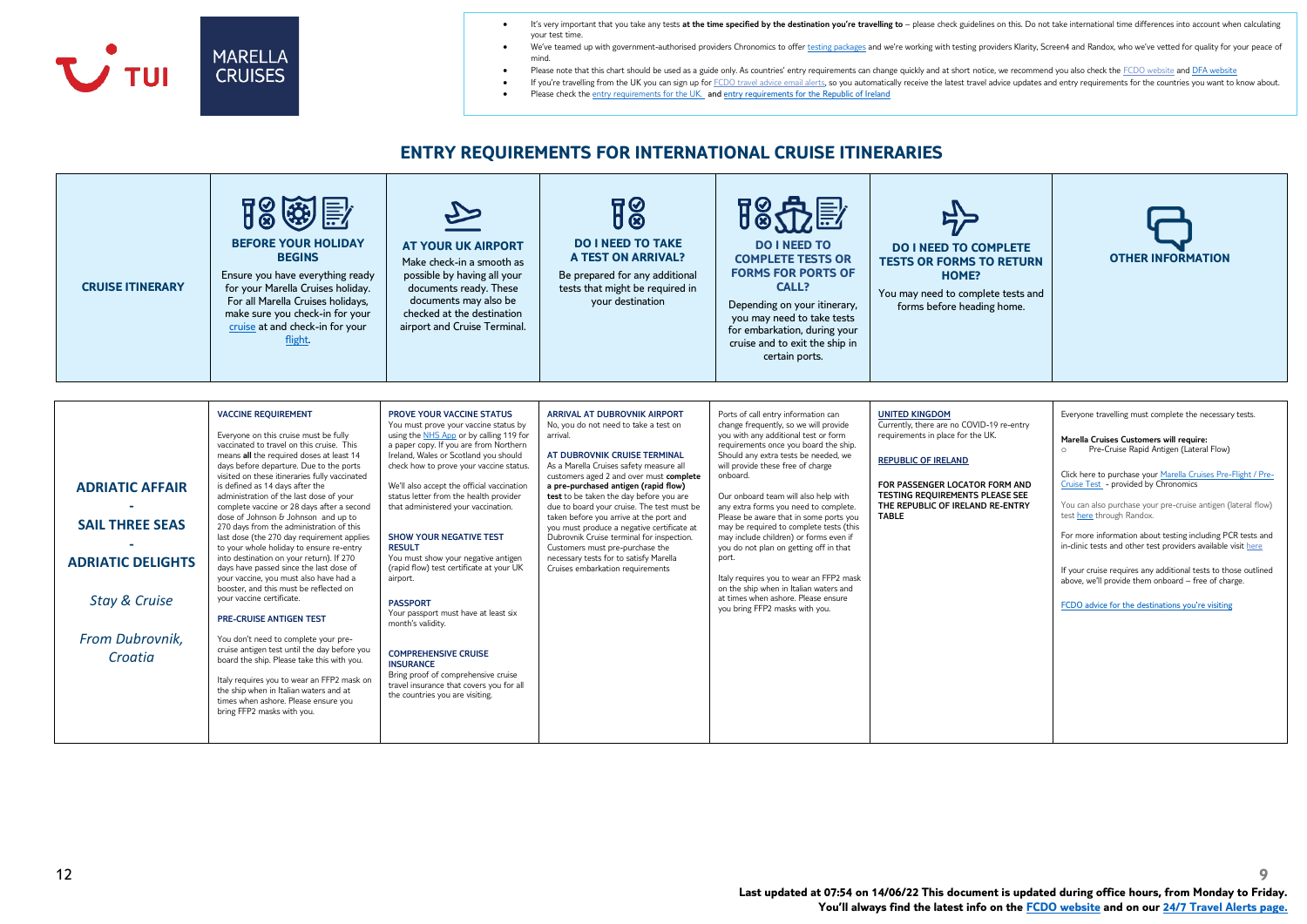

- It's very important that you take any tests **at the time specified by the destination you're travelling to** please check guidelines on this. Do not take international time differences into account when calculating your test time.
- We've teamed up with government-authorised providers Chronomics to offe[r testing packages](https://www.tui.co.uk/destinations/info/covid19-testing) and we're working with testing providers Klarity, Screen4 and Randox, who we've vetted for quality for your peace of mind.
- Please note that this chart should be used as a guide only. As countries' entry requirements can change quickly and at short notice, we recommend you also check th[e FCDO website](https://www.gov.uk/foreign-travel-advice) an[d DFA website](https://www.dfa.ie/)
	- If you're travelling from the UK you can sign up fo[r FCDO travel advice email alerts,](https://eur02.safelinks.protection.outlook.com/?url=https%3A%2F%2Fwww.gov.uk%2Fforeign-travel-advice&data=04%7C01%7CBen.Staff%40tui.co.uk%7Cebcfe79630f04b3a1e4308d8ea073f82%7Ce3e1f65bb973440db61cbc895fc98e28%7C0%7C0%7C637516664139086337%7CUnknown%7CTWFpbGZsb3d8eyJWIjoiMC4wLjAwMDAiLCJQIjoiV2luMzIiLCJBTiI6Ik1haWwiLCJXVCI6Mn0%3D%7C1000&sdata=C0oMsoSNsKs7mZqXeqV4zERR%2FlvTC%2B6MFIqGvVXnj8g%3D&reserved=0) so you automatically receive the latest travel advice updates and entry requirements for the countries you want to know about.
	- Please check th[e entry requirements for the UK.](https://www.tui.co.uk/destinations/info/cruise-entry-requirements) and [entry requirements for the Republic of Ireland](https://www.tuiholidays.ie/f/destinations/info/entry-requirements)

| <b>CRUISE ITINERARY</b>                                                                                                               | 18晚<br><b>BEFORE YOUR HOLIDAY</b><br><b>BEGINS</b><br>Ensure you have everything ready<br>for your Marella Cruises holiday.<br>For all Marella Cruises holidays,<br>make sure you check-in for your<br>cruise at and check-in for your<br>flight.                                                                                                                                                                                                                                                                                                                                                                                                                                                                                                                                                                                                                                                                                                                                                                                                                                                                                        | <b>AT YOUR UK AIRPORT</b><br>Make check-in a smooth as<br>possible by having all your<br>documents ready. These<br>documents may also be<br>checked at the destination<br>airport and Cruise Terminal.                                                                                                                                                                                                                                                                                                                                                                                                                                                                                                                                                                                       | 18<br><b>DO I NEED TO TAKE</b><br><b>A TEST ON ARRIVAL?</b><br>Be prepared for any additional<br>tests that might be required in<br>your destination                                                                           | <b>DO I NEED TO</b><br><b>COMPLETE TESTS OR</b><br><b>FORMS FOR PORTS OF</b><br><b>CALL?</b><br>Depending on your itinerary,<br>you may need to take tests<br>for embarkation, during your<br>cruise and to exit the ship in<br>certain ports.                                                                                                                                                                                                                                                                            | <b>DO I NEED TO COMPLETE</b><br><b>TESTS OR FORMS TO RETURN</b><br><b>HOME?</b><br>You may need to complete tests and<br>forms before heading home.                                                                                                            | <b>OTHER INFORMATION</b>                                                                                                                                                                                                                                                                                                                                                                                                                                                                                                                                                                                                                                                                                                                                                                                                       |
|---------------------------------------------------------------------------------------------------------------------------------------|------------------------------------------------------------------------------------------------------------------------------------------------------------------------------------------------------------------------------------------------------------------------------------------------------------------------------------------------------------------------------------------------------------------------------------------------------------------------------------------------------------------------------------------------------------------------------------------------------------------------------------------------------------------------------------------------------------------------------------------------------------------------------------------------------------------------------------------------------------------------------------------------------------------------------------------------------------------------------------------------------------------------------------------------------------------------------------------------------------------------------------------|----------------------------------------------------------------------------------------------------------------------------------------------------------------------------------------------------------------------------------------------------------------------------------------------------------------------------------------------------------------------------------------------------------------------------------------------------------------------------------------------------------------------------------------------------------------------------------------------------------------------------------------------------------------------------------------------------------------------------------------------------------------------------------------------|--------------------------------------------------------------------------------------------------------------------------------------------------------------------------------------------------------------------------------|---------------------------------------------------------------------------------------------------------------------------------------------------------------------------------------------------------------------------------------------------------------------------------------------------------------------------------------------------------------------------------------------------------------------------------------------------------------------------------------------------------------------------|----------------------------------------------------------------------------------------------------------------------------------------------------------------------------------------------------------------------------------------------------------------|--------------------------------------------------------------------------------------------------------------------------------------------------------------------------------------------------------------------------------------------------------------------------------------------------------------------------------------------------------------------------------------------------------------------------------------------------------------------------------------------------------------------------------------------------------------------------------------------------------------------------------------------------------------------------------------------------------------------------------------------------------------------------------------------------------------------------------|
| <b>GREEK MYSTIQUE</b><br>7 Night Fly/Cruises<br>14 Night Fly/Cruises<br>Cruise & Stay<br><b>Cruises</b><br>From Dubrovnik.<br>Croatia | <b>VACCINE REOUIREMENT</b><br>Everyone on this cruise must be fully<br>vaccinated in order to travel on this cruise.<br>This means all the required doses at least<br>14 days before departure. Due to the ports<br>visited on these itineraries fully vaccinated<br>is defined as 14 days after the<br>administration of the last dose of your<br>complete vaccine or 28 days after a second<br>dose of Johnson & Johnson and up to<br>270 days from the administration of this<br>last dose (the 270 day requirement applies<br>to your whole holiday to ensure re-entry<br>into destination on your return). If 270<br>days have passed since the last dose of<br>your vaccine, you must also have had a<br>booster, and this must be reflected on<br>vour vaccine certificate.<br><b>TESTING REQUIREMENT</b><br>As a Marella Cruises safety measure, all<br>customers aged 2 and over must<br>complete an antigen (rapid flow) test to be<br>taken the day before you are due to fly to<br>Dubrovnik. The test must be taken before<br>checking-in at your UK airport and you<br>must produce a negative certificate at<br>check-in. | <b>PROVE YOUR VACCINE STATUS</b><br>You must prove your vaccine status by<br>using the NHS App or by calling 119 for<br>a paper copy. If you are from Northern<br>Ireland, Wales or Scotland you should<br>check how to prove your vaccine status.<br>We'll also accept the official vaccination<br>status letter from the health provider<br>that administered your vaccination.<br><b>SHOW YOUR NEGATIVE TEST</b><br><b>RESULT</b><br>You must show your negative antigen<br>(rapid flow) test certificate at your UK<br>airport.<br><b>PASSPORT</b><br>Your passport must have at least six<br>month's validity.<br><b>COMPREHENSIVE CRUISE</b><br><b>INSURANCE</b><br>Bring proof of comprehensive cruise<br>travel insurance that covers you for all<br>the countries you are visiting. | <b>ARRIVAL AT DUBROVNIK AIRPORT</b><br>No, you do not need to take a test on<br>arrival.<br>AT DUBROVNIK CRUISE TERMINAL<br>No, however, you will be asked to present<br>the negative results of your antigen (rapid<br>flow). | Ports of call entry information can<br>change frequently, so we will provide<br>you with any additional test or form<br>requirements once you board the ship.<br>Should any extra tests be needed, we<br>will provide these free of charge<br>onboard.<br>Our onboard team will also help with<br>any extra forms you need to complete.<br>Please be aware that in some ports you<br>may be required to complete tests (this<br>may include children) or forms even if<br>you do not plan on getting off in that<br>port. | <b>UNITED KINGDOM</b><br>Currently, there are no COVID-19 re-entry<br>requirements in place for the UK.<br><b>REPUBLIC OF IRELAND</b><br>FOR PASSENGER LOCATOR FORM AND<br>TESTING REQUIREMENTS PLEASE SEE<br>THE REPUBLIC OF IRELAND RE-ENTRY<br><b>TABLE</b> | Everyone travelling must complete the necessary tests.<br>Marella Cruises Customers will require:<br>Pre-Cruise Rapid Antigen (Lateral Flow)<br>$\circ$<br>Click here to purchase your Marella Cruises Pre-Flight / Pre-<br>Cruise Test - provided by Chronomics<br>You can also purchase your pre-cruise antigen (lateral flow)<br>test here through Randox.<br>If you're looking for some extra reassurance - you can<br>choose to book in-clinic tests at competitive prices, rather<br>than home testing kits that need to be delivered and<br>collected. For more information about testing and other test<br>providers available visit here<br>If your cruise requires any additional tests to those outlined<br>above, we'll provide them onboard - free of charge.<br>FCDO advice for the destinations you're visiting |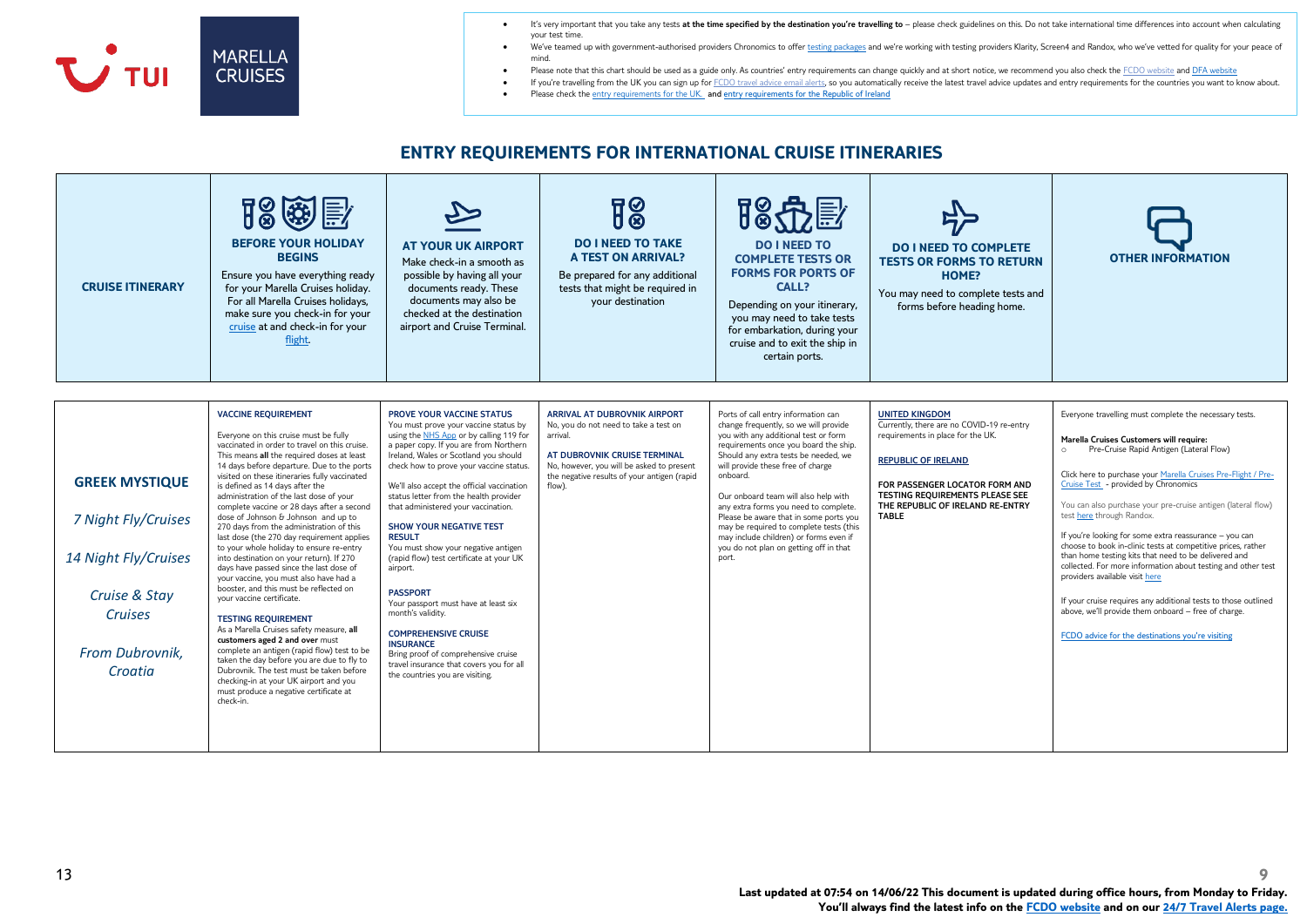

- It's very important that you take any tests **at the time specified by the destination you're travelling to** please check guidelines on this. Do not take international time differences into account when calculating your test time.
- We've teamed up with government-authorised providers Chronomics to offe[r testing packages](https://www.tui.co.uk/destinations/info/covid19-testing) and we're working with testing providers Klarity, Screen4 and Randox, who we've vetted for quality for your peace of mind.
- Please note that this chart should be used as a guide only. As countries' entry requirements can change quickly and at short notice, we recommend you also check th[e FCDO website](https://www.gov.uk/foreign-travel-advice) an[d DFA website](https://www.dfa.ie/)
	- If you're travelling from the UK you can sign up fo[r FCDO travel advice email alerts,](https://eur02.safelinks.protection.outlook.com/?url=https%3A%2F%2Fwww.gov.uk%2Fforeign-travel-advice&data=04%7C01%7CBen.Staff%40tui.co.uk%7Cebcfe79630f04b3a1e4308d8ea073f82%7Ce3e1f65bb973440db61cbc895fc98e28%7C0%7C0%7C637516664139086337%7CUnknown%7CTWFpbGZsb3d8eyJWIjoiMC4wLjAwMDAiLCJQIjoiV2luMzIiLCJBTiI6Ik1haWwiLCJXVCI6Mn0%3D%7C1000&sdata=C0oMsoSNsKs7mZqXeqV4zERR%2FlvTC%2B6MFIqGvVXnj8g%3D&reserved=0) so you automatically receive the latest travel advice updates and entry requirements for the countries you want to know about.
	- Please check th[e entry requirements for the UK.](https://www.tui.co.uk/destinations/info/cruise-entry-requirements) and [entry requirements for the Republic of Ireland](https://www.tuiholidays.ie/f/destinations/info/entry-requirements)

| <b>CRUISE ITINERARY</b>                                                         | 18晚<br><b>BEFORE YOUR HOLIDAY</b><br><b>BEGINS</b><br>Ensure you have everything ready<br>for your Marella Cruises holiday.<br>For all Marella Cruises holidays,<br>make sure you check-in for your<br>cruise at and check-in for your<br>flight.                                                                                                                                                                                                                                                                                                                                                                                                                                                                                                                                                                                                                                                                                                          | <b>AT YOUR UK AIRPORT</b><br>Make check-in a smooth as<br>possible by having all your<br>documents ready. These<br>documents may also be<br>checked at the destination<br>airport and Cruise Terminal.                                                                                                                                                                                                                                                                                                                                                                                                                                                                                                                                                                                       | 18<br><b>DO I NEED TO TAKE</b><br><b>A TEST ON ARRIVAL?</b><br>Be prepared for any additional<br>tests that might be required in<br>your destination                                                                                                                                                                                                                                                                                                                                                                                                                                                     | <b>DO I NEED TO</b><br><b>COMPLETE TESTS OR</b><br><b>FORMS FOR PORTS OF</b><br>CALL?<br>Depending on your itinerary,<br>you may need to take tests<br>for embarkation, during your<br>cruise and to exit the ship in<br>certain ports.                                                                                                                                                                                                                                                                                   | <b>DO I NEED TO COMPLETE</b><br><b>TESTS OR FORMS TO RETURN</b><br>HOME?<br>You may need to complete tests and<br>forms before heading home.                                                                                                                   | <b>OTHER INFORMATION</b>                                                                                                                                                                                                                                                                                                                                                                                                                                                                                                                                                                                                                                                                                                                                                                                                       |
|---------------------------------------------------------------------------------|------------------------------------------------------------------------------------------------------------------------------------------------------------------------------------------------------------------------------------------------------------------------------------------------------------------------------------------------------------------------------------------------------------------------------------------------------------------------------------------------------------------------------------------------------------------------------------------------------------------------------------------------------------------------------------------------------------------------------------------------------------------------------------------------------------------------------------------------------------------------------------------------------------------------------------------------------------|----------------------------------------------------------------------------------------------------------------------------------------------------------------------------------------------------------------------------------------------------------------------------------------------------------------------------------------------------------------------------------------------------------------------------------------------------------------------------------------------------------------------------------------------------------------------------------------------------------------------------------------------------------------------------------------------------------------------------------------------------------------------------------------------|----------------------------------------------------------------------------------------------------------------------------------------------------------------------------------------------------------------------------------------------------------------------------------------------------------------------------------------------------------------------------------------------------------------------------------------------------------------------------------------------------------------------------------------------------------------------------------------------------------|---------------------------------------------------------------------------------------------------------------------------------------------------------------------------------------------------------------------------------------------------------------------------------------------------------------------------------------------------------------------------------------------------------------------------------------------------------------------------------------------------------------------------|----------------------------------------------------------------------------------------------------------------------------------------------------------------------------------------------------------------------------------------------------------------|--------------------------------------------------------------------------------------------------------------------------------------------------------------------------------------------------------------------------------------------------------------------------------------------------------------------------------------------------------------------------------------------------------------------------------------------------------------------------------------------------------------------------------------------------------------------------------------------------------------------------------------------------------------------------------------------------------------------------------------------------------------------------------------------------------------------------------|
| <b>GREEK MYSTIQUE</b><br><b>Stay &amp; Cruise</b><br>From Dubrovnik.<br>Croatia | <b>VACCINE REQUIREMENT</b><br>Everyone on this cruise must be fully<br>vaccinated in order to travel on this cruise.<br>This means all the required doses at least<br>14 days before departure. Due to the ports<br>visited on these itineraries fully vaccinated<br>is defined as 14 days after the<br>administration of the last dose of your<br>complete vaccine or 28 days after a second<br>dose of Johnson & Johnson and up to<br>270 days from the administration of this<br>last dose (the 270 day requirement applies<br>to your whole holiday to ensure re-entry<br>into destination on your return). If 270<br>days have passed since the last dose of<br>your vaccine, you must also have had a<br>booster, and this must be reflected on<br>your vaccine certificate.<br><b>PRE-CRUISE ANTIGEN TEST</b><br>You don't need to complete your pre-<br>cruise antigen test until the day before you<br>board the ship. Please take this with you. | <b>PROVE YOUR VACCINE STATUS</b><br>You must prove your vaccine status by<br>using the NHS App or by calling 119 for<br>a paper copy. If you are from Northern<br>Ireland, Wales or Scotland vou should<br>check how to prove your vaccine status.<br>We'll also accept the official vaccination<br>status letter from the health provider<br>that administered your vaccination.<br><b>SHOW YOUR NEGATIVE TEST</b><br><b>RESULT</b><br>You must show your negative antigen<br>(rapid flow) test certificate at your UK<br>airport.<br><b>PASSPORT</b><br>Your passport must have at least six<br>month's validity.<br><b>COMPREHENSIVE CRUISE</b><br><b>INSURANCE</b><br>Bring proof of comprehensive cruise<br>travel insurance that covers you for all<br>the countries you are visiting. | <b>ARRIVAL AT DUBROVNIK AIRPORT</b><br>No, you do not need to take a test on<br>arrival.<br>AT DUBROVNIK CRUISE TERMINAL<br>As a Marella Cruises safety measure, all<br>customers aged 2 and over must complete<br>a pre-purchased antigen (rapid flow)<br>test to be taken the day before you are<br>due to board your cruise. The test must be<br>taken before you arrive at the port and<br>you must produce a negative certificate at<br>Dubrovnik Cruise terminal for inspection.<br>Customers must pre-purchase the<br>necessary tests for to satisfy Marella<br>Cruises embarkation requirements. | Ports of call entry information can<br>change frequently, so we will provide<br>you with any additional test or form<br>requirements once you board the ship.<br>Should any extra tests be needed, we<br>will provide these free of charge<br>onboard.<br>Our onboard team will also help with<br>any extra forms you need to complete.<br>Please be aware that in some ports you<br>may be required to complete tests (this<br>may include children) or forms even if<br>you do not plan on getting off in that<br>port. | <b>UNITED KINGDOM</b><br>Currently, there are no COVID-19 re-entry<br>requirements in place for the UK.<br><b>REPUBLIC OF IRELAND</b><br>FOR PASSENGER LOCATOR FORM AND<br>TESTING REQUIREMENTS PLEASE SEE<br>THE REPUBLIC OF IRELAND RE-ENTRY<br><b>TABLE</b> | Everyone travelling must complete the necessary tests.<br>Marella Cruises Customers will require:<br>Pre-Cruise Rapid Antigen (Lateral Flow)<br>$\circ$<br>Click here to purchase your Marella Cruises Pre-Flight / Pre-<br>Cruise Test - provided by Chronomics<br>You can also purchase your pre-cruise antigen (lateral flow)<br>test here through Randox.<br>If you're looking for some extra reassurance - you can<br>choose to book in-clinic tests at competitive prices, rather<br>than home testing kits that need to be delivered and<br>collected. For more information about testing and other test<br>providers available visit here<br>If your cruise requires any additional tests to those outlined<br>above, we'll provide them onboard - free of charge.<br>FCDO advice for the destinations you're visiting |